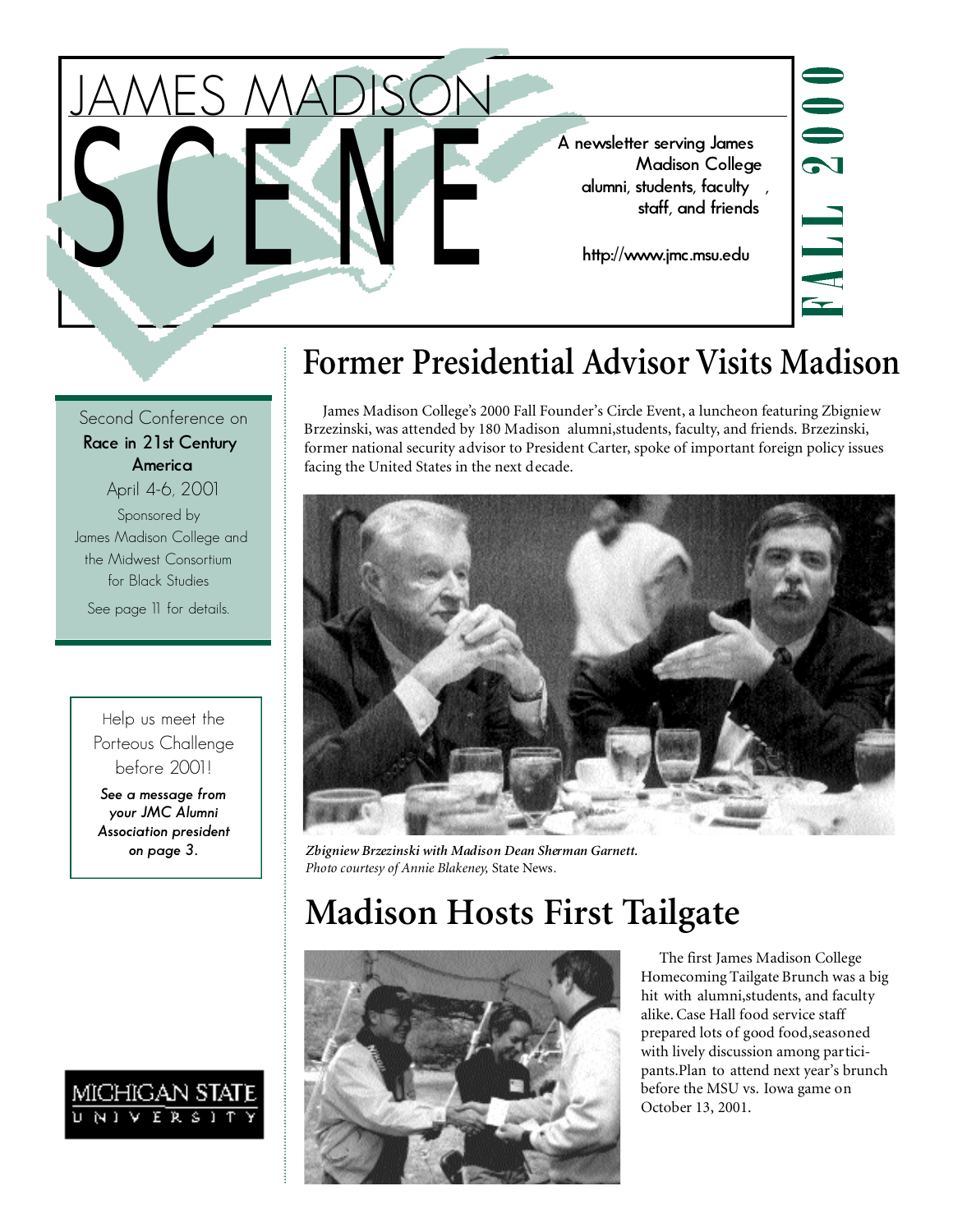## **From the Dean**

#### **Connections**

 $\rm A$ s my one-year anniversary at Madison has come and passed, I would like to review with you where we are on reaching out to alumni, friends,and the larger community, as well as inform you of changes under way inside the college.

From the very beginning, I have sought to build on and to establish external programs in alumni affairs, public outreach, and development that match the excellence of what goes on in the classroom. This year is meant to provide a pattern for these programs that will engage the imagination and commitment of alumni and friends and give Madison a greater public service role in the surrounding community.

In terms of alumni and public outreach, we have had a very successful fall semester, building upon past traditions of the college—like Founder's Circle and adding new events to the mix. In September, we began what I hope will be an annual tradition of a reception in the Detroit area.I had a wonderful dinner with alumni from Cleveland later that same month. We held our first annual homecoming tailgate in October, bringing together over 60 alumni, faculty, staff,and students. I also look forward to receptions this next semester in Washington, D.C. and Chicago, where we can bring together old and new faculty and former students. We are also working with the Alumni Association on a spring reception on campus to honor our faculty and reconnect alumni with their teachers. I would like to see these alumni events become something you can count on in the years ahead.

Zbigniew Brzezinski's Founder's Circle appearance to a packed house on October 16th was also a great success. This was a major event, but we are also bringing to campus a variety of speakers, ranging from Burton Gerber, a retired senior official in the CIA, to a group of Madison students and alumni involved in state and county politics. To hear Mark Grebner explain Florida's vote counting troubles was one of the



*Sherman Garnett*

highlights of the year. I would encourage more alumni to come back and speak at the college about the major issues they wrestle with in their careers. Such talks are academically rich, but they also stretch the career imaginations of students.

We are also beginning what I hope will be an extended outreach to selected secondary schools in Michigan. We are developing close ties with the International Academy, a high school in Bloomfield Hills. Our Mott-funded program of mentoring and academic enrichment with the Flint schools is off and running, headed by Professor Louise Jezierski. I hope to have a similar outreach program working this next year with a Lansing area high school. These programs pay a debt I believe we owe as a land grant institution to students in high school now, particularly those in areas where a sense of what college is and the opportunities it provides need strengthening. We are also working with the Urban League to identify and encourage college-bound minority and disadvantaged youth.

Our development efforts continue, with Rocky Beckett (IR '86) stepping in as development director in October. I hope to have the first fruits of the Porteous Challenge—a major renovation of the library—completed by next fall.

There have also been changes internally. The faculty and I have agreed to dismantle the political economy field in favor of a new specialization that will preserve the "socio-economic" approach to public policy questions that goes back to the founding of the college. There are regrets and problems with dismantling a field, and the process will be car ried out slowly over the next several years. Both the faculty and I have moved in this direction,not to kill off a program, but to find a way to make the contribution it makes more viable. Three tenurestream searches are under way—two represent new permanent positions at the college. MSU Provost Lou Anna Simon has agreed to provide an additional new tenure-stream position next year. With all these and many other challenges,I am lucky to have the very energetic Mike Schechter serve as chair this year of the Faculty Affairs Committee.

Perhaps the most important things I've learned during the past year—or rather remembered from a somewhat hazy 1970s—are what a special place Madison remains and what a special group of alumni and friends it has. Let me wish all of you the very best of the coming holidays and a Happy New Year.

Jerman W. Barbatt

Sherman Garnett, Dean James Madison College

*I need your help. As we update the JMC Web site, explain the college to foundations and other donors,and work with prospective students,we want to be able to convey both what a Madison education is and what it has meant to its graduates over the years. To do so, I would like to collect paragraph-long statements from alumni reflecting on their time at Madison and what it has meant to them in later life.I would like to use these paragraphs in our outreach to a wider public.If you are willing, please send me your thoughts and reflections.A selection of these will also appear in future issues of the newsletter.*

> *Sherman Garnett Garnetts@msu.edu*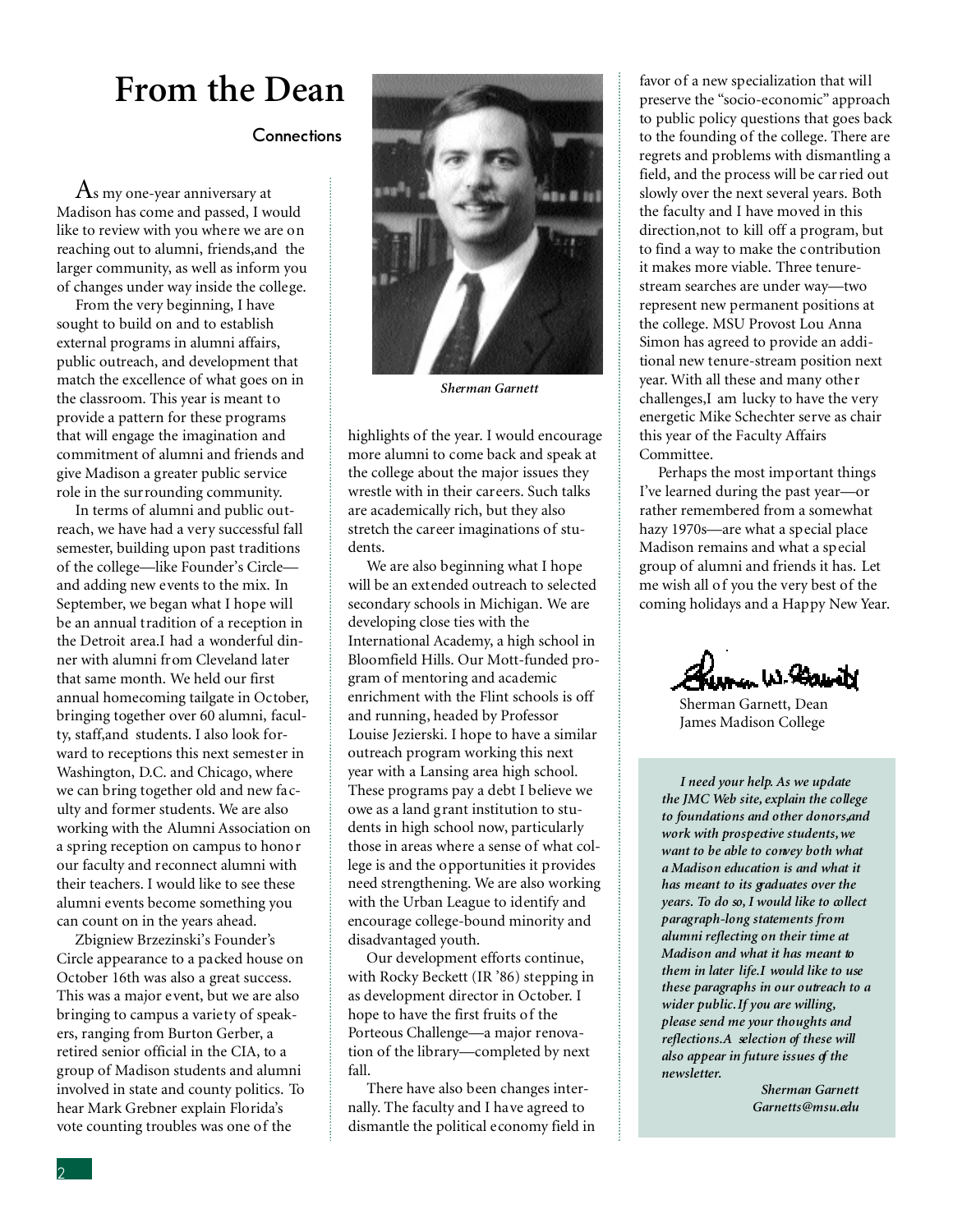# ALUMNI SCENE

# **Changing Faces and Meeting Challenges**

 $\rm A$ s we begin another year, I would like to take this opportunity to recognize the contributions and dedication of **Fred Headen** (JMCD '78), out-going board member of



*Iamarino, '91*

the James Madison College Alumni Association (JMCAA). While on the board, Fred served not only as president, but also as an alumni representative on two separate dean search committees. Fred's presence will be missed, and it is my honor to thank him for his many years of service to the board and the college.

I would also like to welcome alumnus **Terry Langston** (SR '92), who joined the board at our annual meeting in September. Terry is currently a development officer with Olivet College (Olivet, Michigan), focusing on corporate and foundation relations.

#### **Porteous Challenge**

The JMCAA will tackle several key issues this year in addition to our traditional programming. Perhaps the most important is the board's commitment to help the college seize upon a fantastic opportunity: meeting the Porteous Challenge.

As detailed in previous issues of *James Madison Scene*, MSU Trustee David Porteous has committed to matching contributions to the college up to \$100,000 for improvements to the college's facilities. As many of you know, Case Hall has served as home to James Madison College since it began in 1967. Despite the best efforts of its dedicated housing and maintenance staff, Case Hall is showing its years. Meeting the Porteous challenge will not only provide the immediate benefit of

renovating the college's aging facilities, but will also demonstrate to university administrators that Madison alumni remain committed to the college and its purpose.

If you have not made your gift to the challenge yet, please join me and send your gift today. Contributions of any size are welcome and will be matched one to one.A pledge form for the Porteous Challenge is available on page 14 of this issue. Contact the JMC Development Office at 517/432-2117 for further information.

#### **Constituent Groups**

Our second key issue is to review the creation of JMCAA constituent groups. Madison alumni in several cities throughout the nation—such as Washington, Chicago, and Cleveland have occasionally expressed an interest in developing local chapters of the JMCAA. The development of a definitive plan regarding constituent groups has been difficult because local interest in the structure, role, and purpose of such groups has never been fully explored or clarified.

I invite those who are interested in sharing their ideas and views on potential constituent groups with the b oard to contact us by e-mail by using the following dedicated e-mail address: **jmcaa2000@yahoo.com.** Comments may also be forwarded to the board through Kim Allan via the college's administrative office (allank@msu.edu). You may also post comments on the JMC electronic bulletin board found at www2.jmc.msu.edu/under the "alumni" heading. Your input will be invaluable in assisting us resolve this question.

#### **New Faculty/Alumni Reception**

The board's third major effort this year is a new addition to our event calendar. Look for upcoming information

#### **James Madison College**  Alumni Association Board of Dir ectors

Christopher Iamarino, President Bryce Sandler, Vice President Jeff Williams, Treasurer Laura Casey, Secretary **Board Members** Lance Boldrey Sean Britton Ed Dougherty Frederick Headen Chere LaRose-Senne Christine Long Scott Settle Scott Wolfson

regarding a faculty-alumni reception to be held in the Lansing area this spring. The reception will offer Madison alumni the opportunity catch up with professors whom they remember from their days in Case Hall as well as an excellent chance to become reacquainted with the college and other alumni.

If you live outside of Michigan and cannot attend the spring event, please be aware that the college holds periodic receptions in cities throughout the country as schedules permit. Look for announcements in *James Madison Scene* for upcoming receptions near your hometown.

In closing, I urge you to get involved in the activities of your JMCAA and your college.

Whether through a financial commitment to the Porteous Challenge or a personal commitment of involvement in one of the many Madison events,the college needs and values your support. Only through the commitment of its alumni can the college achieve its full potential in responding to the challenges placed before it.

> Christopher J. Iamarino (JMCD/IR,'91)

*As always,the JMCAA welcomes any ideas, suggestions,or input from our membership. Further, if you are interested in volunteering with efforts such as Law Night, phone calls to prospective students,or other events, contact Kim Allan at (517) 353-3381 or fill out and return the form elsewhere in this newsletter.*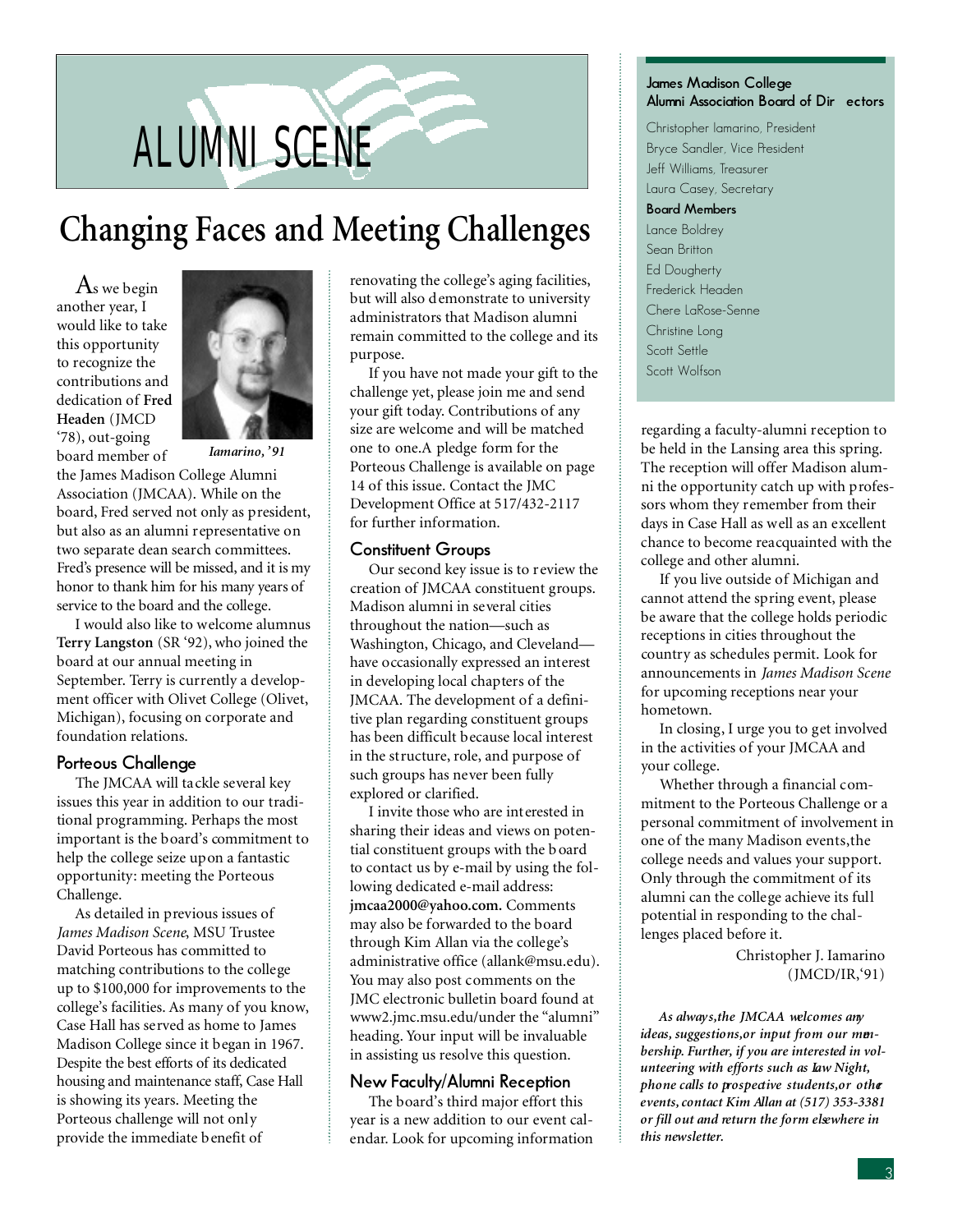#### **UPCOMING JAMES MADISON COLLEGE ALUMNI ASSOCIATION**

#### E V E N T S

**January 24, 200 1** Alumni dinner in San Francisco with Dean Garnett

**January 2 7, 2000, 2:00 p.m.** JMCAA Board of Director's Meeting

**February 22, 200 1** Alumni reception in Chicago with Professors Zinman and Zoninsein

**March 2001** (date to be determined) Alumni reception in Washington, D.C.

*Scenes from the first JMC homecoming tailgate, October 2000.*

## **JMC Admissions Has Ambitious Schedule**

As the leaves fall and the seasons change, high school seniors are eagerly applying to college. James Madison College has been busy reaching out to students of all ages to inform them about the educational opportunities available in our program.

Madison College representatives have traveled extensively throughout the state and nation to inform high school counselors, prospective students,and families about our unique program. We have attended numerous college fairs and visited high schools in Washington, D.C., Baltimore, Cleveland, Chicago, Boston, and numerous cities in Michigan. In addition, our four College Visit Days have been very popular and enabled prospective students to meet faculty, staff, and current JMC students as well as attend a class.

The college also co-sponsored two prospect meetings for minority students in November. Together with the MSU Lyman Briggs School and the MSU

Honors College, we hosted an information session at the Detroit Urban League, which attracted eighty prospective students and family members.A second prospect meeting took place in Flint.

Madison has also worked to increase its outreach to high schools, middle schools,and grade schools. The college will host more than 200 fifth grade students from the Rochester, Michgan, area as part of a program to educate them about the democratic process.

JMC Dean Sherman Garnett has been working to establish relationships with high schools throughout Michigan. This fall we hosted twenty students and faculty members from the International Academy high school in Bloomfield Hills, Michigan, for the Madison Founder's Circle Lunch. Madison also sponsored a presidential debate at the International Academy moderated by Professor Constance Hunt. Current Madison College students represented the presidential candidates and spiritedly debated numerous issues including foreign policy and education. More than 250 juniors and seniors attended the debate, forcefully supporting each representative. In conjunction, JMC students also spoke to seniors about the role of the media and third parties in election campaigns.

As the admissions process continues, Madison will ask many alumni to assist our efforts by getting in touch with admitted students. During January and February 2001, Madison will be contacting all admitted students. Current Madison students and alumni will b e phoning students and parents to discuss the educational opportunities available in our program and fully inform students about the uniqueness of our college.

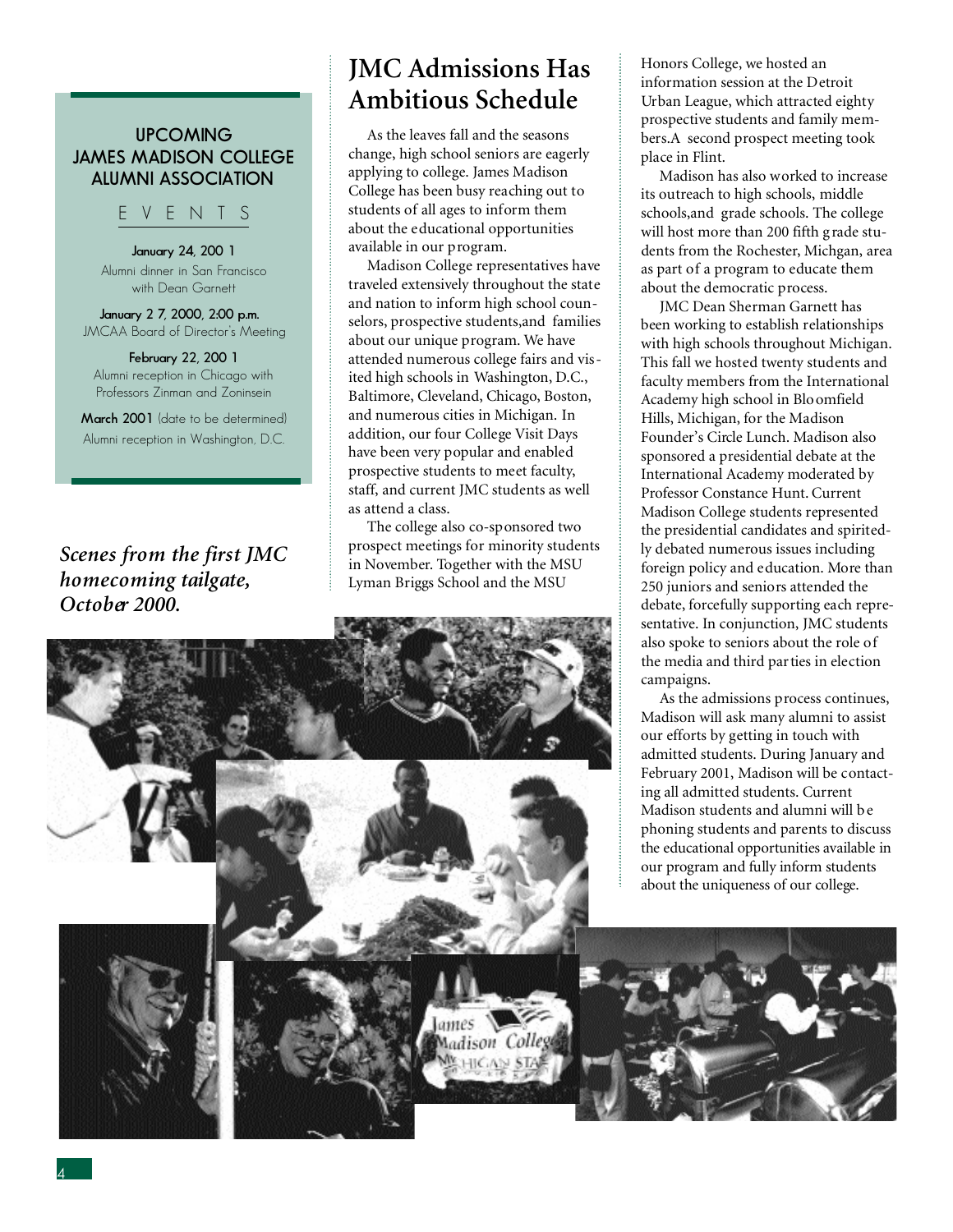### A LU M N I N E W S

#### 1970s

**Randall Smith** (JMCD '73) joined NFO Worldwide as president and chief operating officer in April 2000. He will be working primarily from the NFO corporate offices in Greenwich, Connecticut. NFO is the sixth largest market research company in the world, with revenues approaching \$500 million, and has operations in nearly 40 countries. Smith was most recently employed by Information Resources, Inc.

**Frank J. Gaskill** (JMCD '74) was named associate professor of management at Fort Hays State University in Hays, Kansas. He was previously an associate professor of management at Delta State University in Cleveland, Mississippi. On June 10, he married Carla A. Ranii of Pittsburg, Pennsylvania.

**Steve Ormond** (IR '74) is a managing shareholder for Kupelian Ormond & Magy in Southfield, Michigan. He previously worked in the Office of General Counsel for General Motors. Ormond received his J.D. from William and Mary in 1977.

**Marilyn Darling** (Ethnic, psychology '75), president of Signet Consulting



Group, which focuses on creating learning strategies for organizations in the for-profit and notfor-profit sectors, has completed a study of the U.S. Army's approach to operational performance improvement."From

*Darling '75*

Post-Mortem to Living Practice: An indepth study of the evolution of the After Action Review" looks at the evolution of the Army's best practice and the experience of civilian organizations that are attempting to adopt the practice. Darling also participated in this year's National Security Seminar at the Army War College. Darling is chairperson of the James Madison College Board of Visitors.

**William Hamilton** (JMCD '77) was recognized in a staff achievement award presented by the National Association of Legislative Fiscal Offices (NALFO) to

the Michigan House Fiscal Agency (HFA) for his work in producing the 17-minute video *Money in Motion: Michigan's State Transportation Budget*. The video, used to inform legislators and the general public, provides an overview of the transportation budget and identifies issues related to rewriting Act 51, the statute that controls state transportation appropriations. Hamilton is the HFA analyst for transportation issues.

**Tim Soave** (Ethnic '78) is the chief of fiscal services for the Oakland County Department of Management and Budget. He is also a member of the Board of Directors of Michigan Finance Officers. Soave holds a Master's of Public Administration from Oakland University.

#### 1980s

**Eric Petrie** (JMCD '80) and his wife, Mary Schulz,announce the birth of their baby daughter, Eve, who was born October 25, 2000.

**Ed Coppola** (IR '81) is now with Zurich U.S. Political Risk, a company that provides political risk insurance to companies worldwide that are investing in emerging markets. Coppola previously served in positions at the Export-Import

Bank of the United States,the Overseas Private Investment Corporation, and the World Bank.

**Mark Grebner** (Urban '81) was reelected as an Ingham County (Michigan) Commissioner.

**Kevin Rushton** (IR '82) has joined Proxicom,an Internet consulting company, and is working in Detroit, Michigan. Rushton previously worked for PriceWaterhouseCoopers.

**James Mauro** (IR '83) is currently a member of the Board of Directors for the Hubbard Law Firm in Lansing, Michigan. He previously worked for the U.S. Department of Treasury as well as the Office of Chief Counsel (legal counsel for the IRS). Mauro graduated from Cooley Law School in 1987.

**John Sharood** (SOCEC '83) has been elected treasurer of the Open Services Gateway Initiative (OSGi), a trade group dedicated to the creation of open specifications for the delivery of multiple services



*Sharood '83*

over wide-area networks to local networks

*continued on page 6*

### ORDER YOUR COPY OF THE JAMES MADISON COLLEGE ALUMNI DIRECTORY!

The JMC Alumni Directory is a comprehensive publication including g eneral information on graduates. Listings are organized in three categories: of graduates, by occupation,and by region. JMC hopes that the directory will help alumni renew old acquaintances and network personally and professionally.

I want to order  $\qquad \text{copy}(s)$  of the James Madison College Alumni Directory at a cost of \$15.00 (including shipping and handling). My check (made payable to MSU) is enclosed.

Please mail the directory(s) to the following address:

Street Address

City, State

Zip Code, Country

Home Phone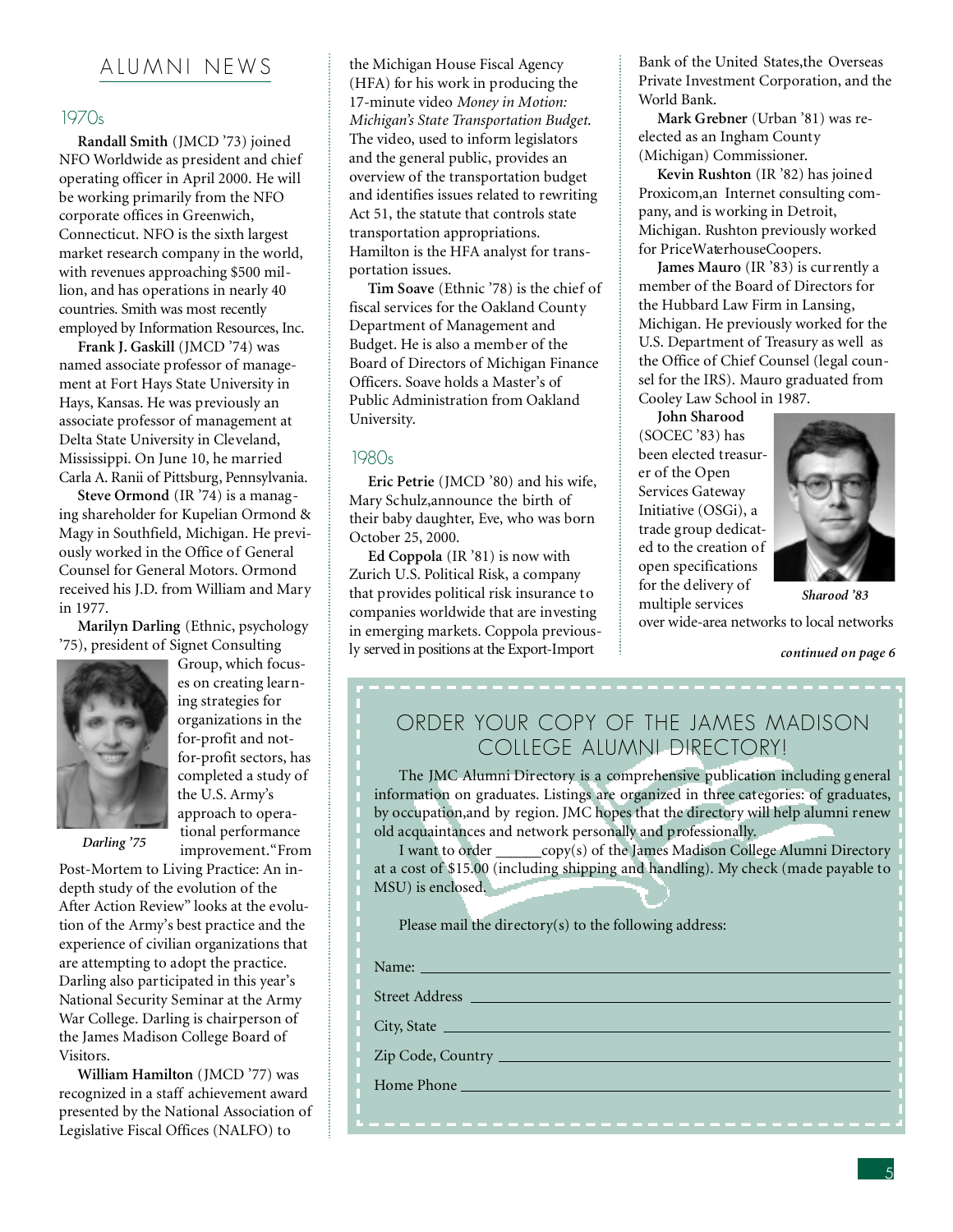#### **Alumni Scene** *continued*

and devices. Sharood previously served as vice president and chief financial officer of Invensys Appliance Controls and as vice president and general manager of Invensys Network Systems.

**Herman Marable, Jr.** (Urban '84), an assistant county prosecutor, was elected as Flint (Michigan) District Court judge in the fall election. Marable,a former vice president of the Flint NAACP, is assigned to the family support division of the prosecutor's office.

**Jay E. Austin** (JMCD '85) and Carl E. Bruch (eds.) have published *The Environmental Consequences of War: Legal, Economic, and Scientific Perspectives* (Cambridge University Press, 2000). Austin has recently relocated to Portland, Oregon, and is affiliated with the DC-based Environmental Law Institute.

**Kevin Manning** (IR '85) married Mariah Barile at the Grand Ledge (Michigan) Opera House on August 26, 2000.

**Susan Sandell** (JMCD '85) is an analyst for the State of Michigan, Depart-

ment of Environmental Quality. She assists local governments in accessing more than \$30 million in grants and loans for environmental cleanup and brownfield redevelopment.She also plans training for more than 250 staff once or more annually. Sandell was previously an environmental consultant for the Michigan Council on Environmental Quality.

**Eric Schertzing** (JMCD '85) was elected Ingham County (Michigan) Treasurer in the fall election.



**Kelly Carson** (IR '86) married Virgil Eugene Sauder on August 5, 2000 at the Assembly Mennonite Church in Goshen, Indiana. **Scott Dueweke**

(IR '86) has been named vice

⊶⊶⊷

*Carson '86*

president of MerchantOnline.com, a leader in providing secure credit and debit card processing for the Internet. Dueweke previously held the same title with Cardservice International. After earning his International Relations degree from

Madison, Dueweke was appointed by the Reagan Administration to the U.S. Department of State, where he served as liaison with the Soviet Embassy during relief efforts for the Armenian earthquake; liaison to the U.S. Congress; and spokesperson for the U.S. Agency for International Development.

**Richard O'Keefe** (IR '88) joined Three Bond in March 1999. He previously worked in Japan in Production Planning for KTI Semiconductor, a joint venture of Texas Industries and its Japanese partner, Kobe Steel, where he was the first non-Japanese employee in the history of the company. He also owned his own restaurant/bar, La Verite, in Himeji, Japan. O'Keefe received a master's in international management in 1991 from Thunderbird's American Graduate School of International Management in Glendale, Arizona. He married Keiko Fujita on September 2, 2000.

**Timothy F. Sheridan** (Urban '88) has joined Plunkett & Cooney as a civil litigator in the firm's Grand Rapids, Michigan office. His practice focuses on the areas of autos, premises, construction, and product liability defense. After graduating from James Madison

MICHIGAN STATE

UNIVERSI

## **MSU Alumni Association Membership Application**

## **JAMES MADISON COLLEGE**

| Plates print - firel, middle inil & itel name.                                                                                                                                                                                                                                                                                                                                                                                                                                                                                                  |                                                 |                                                                                                           | Your‡35 membership dues include membership in a regional club and up to lwo con-                                                                                                                                                                                                                                                    |                                                                                 |                                           |                                                                                                                                                                                                                                                                                      |
|-------------------------------------------------------------------------------------------------------------------------------------------------------------------------------------------------------------------------------------------------------------------------------------------------------------------------------------------------------------------------------------------------------------------------------------------------------------------------------------------------------------------------------------------------|-------------------------------------------------|-----------------------------------------------------------------------------------------------------------|-------------------------------------------------------------------------------------------------------------------------------------------------------------------------------------------------------------------------------------------------------------------------------------------------------------------------------------|---------------------------------------------------------------------------------|-------------------------------------------|--------------------------------------------------------------------------------------------------------------------------------------------------------------------------------------------------------------------------------------------------------------------------------------|
|                                                                                                                                                                                                                                                                                                                                                                                                                                                                                                                                                 |                                                 |                                                                                                           | stiluent choices for a single membership, and one choice each for a joint membership. I<br>hisu em dullon Var II no constituent association/s/ris drossn, themong, will be allocated to the MSUM. For programs,                                                                                                                     |                                                                                 |                                           |                                                                                                                                                                                                                                                                                      |
| <b>M80 Graduation War</b><br>Home <b>Bushess</b><br>Home Phone <b>Home and Committee Phone Advanced</b><br>Business Phone<br>"Nume al graduation (1) diferent' <u>s contracts and contracts are contracted</u> and contracts and<br>Employer namedi ddress<br>Emil <i>iddress</i><br>MWHITFIAH - I Annual Membership - \$% - I Life Membership - \$500<br>$\Box$ Life Membership (netallments - \$525 (5 consecutive monthly payments $@$ \$105) credit card only.<br>□ Check enclosed payable to Michigan State University □ Visa □ MasterCard | 0000<br>□<br>□<br>20<br>20<br>20<br>$\Box$<br>п | Spolicent Spours<br>п<br>□<br>□<br>8<br>$\Box$<br>□<br>□<br>□<br>$\Box$<br>$\Box$<br>$\Box$<br>□<br>п     | Agric, & Natural Resources<br>Mod Lelles<br>Building Conditudion Mgl.<br><b>Business</b><br>Communication Arts & Sciences<br><b>Criminal Judice</b><br><b>Education</b><br><b>Broinwring</b><br>Forein<br>Honors College<br>Human Bookogy<br>Human Medicine<br>James Madeon<br>Labor & Industrial Relations<br>Landscape Antifedium | Spolicent Spours<br>□<br>□<br>□<br>0000<br>□<br>□<br>8<br>0<br>$\Box$<br>□<br>⊓ | □<br>□<br>⊔<br>□<br>□<br>□<br>□<br>⊔<br>◻ | LimanBriggs<br>Medical Technology<br>Music<br>Natural Stience<br>Nursing<br>Odleopábic Medicine<br><b>Redeging</b><br>School of Hopital's Busines<br>Social Science<br>Social Work<br>U.S. Armed Forces/ROTC<br><b>Urban Allaire</b><br><b>Urban Planning</b><br>Velerin an Medicine |
| ∦ Eφ. Dete_<br>-≫-                                                                                                                                                                                                                                                                                                                                                                                                                                                                                                                              |                                                 | Send to: James Madison College<br>358 S. Case Hall<br>Michigan State University<br>East Lansing, MI 48825 |                                                                                                                                                                                                                                                                                                                                     |                                                                                 |                                           |                                                                                                                                                                                                                                                                                      |
|                                                                                                                                                                                                                                                                                                                                                                                                                                                                                                                                                 |                                                 |                                                                                                           |                                                                                                                                                                                                                                                                                                                                     |                                                                                 |                                           |                                                                                                                                                                                                                                                                                      |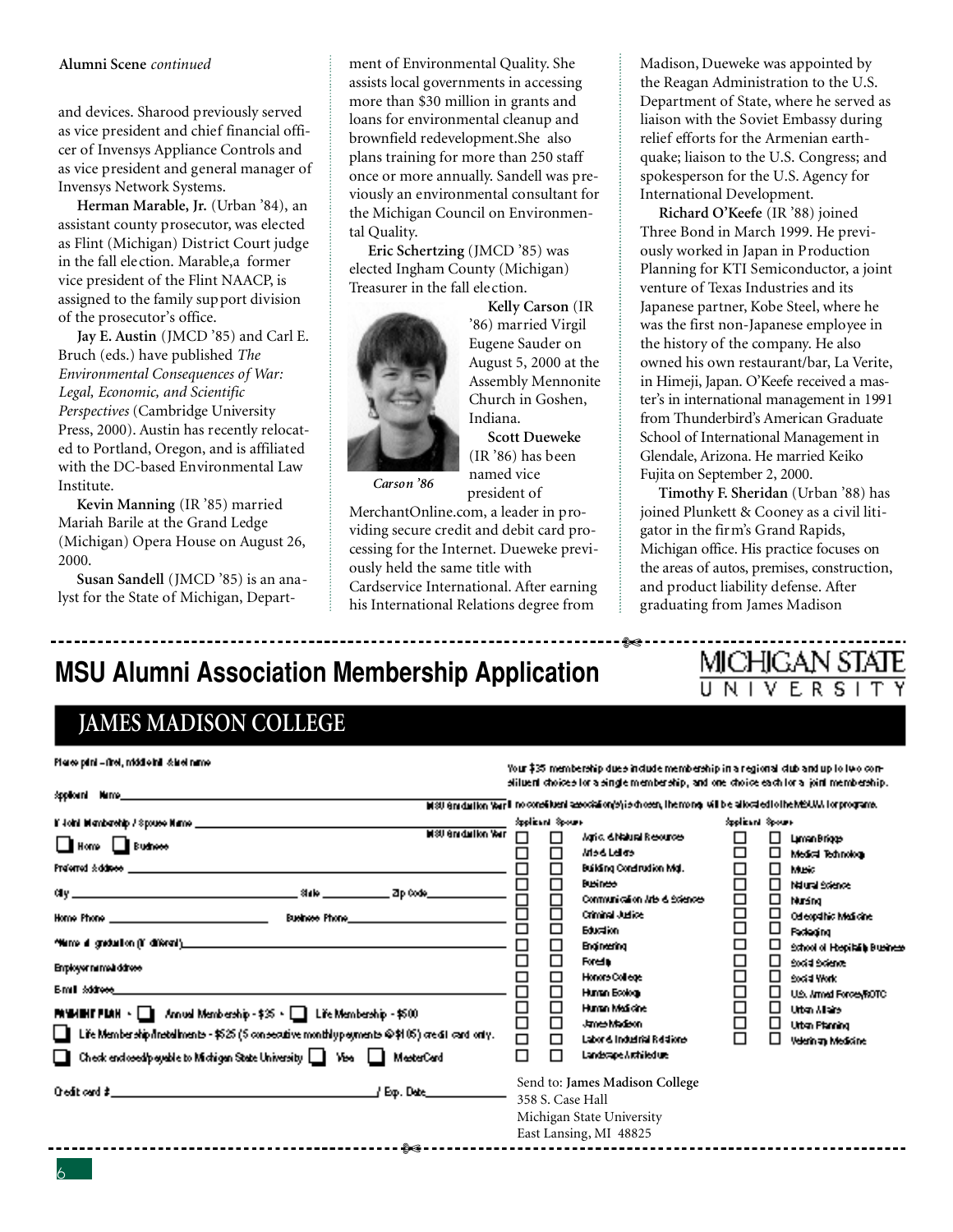College,Sheridan served as an admissions counselor at Adrian College before receiving his law degree from the University of Toledo College of Law in 1993. He also served as a clerk for Judge Daniel L. Sullivan of the Monroe County (Michigan) Circuit Court.

**Kelly Ann (Breuer) Weist** (Urban '88) and her husband, Jeff Weist, gave birth to their first child, Nicholas Michael, on August 27. The Weists currently live in the mountains outside Denver, Colorado, where Kelly has her own lobbying business.

#### 1990s

**Mercedes G. Alonzo** (IR '90) recently took the position of assistant attorney general for the Environmental Unit of the Connecticut Office of the Attorney General. Previously, she served as an

attorney for the Connecticut Commission on Human Rights and Opportunities. She was also chosen by *Temas* magazine as one of the notable Hispanic women of 1999, partially because of her humanitarian mission to Honduras to

assist the victims of the tragedy caused by Hurricane Mitch.

**Richard W. Barnes,Jr.** (IR '90) is an international sales and marketing representative for UPS. He completed his master's in international business at the University of South Carolina in June 1997. Barnes married Maeve E. O'Conner, M.D., of Columbia, South Carolina, on May 20, 2000.

**Mike** (IR '90) and **Sandi (Hewitt)** (MS '90) **Dean** had a baby girl, Kirsten ("Kira") Bailey, on October 1, 2000. Sandi was director of admissions for James Madison College in 1995-98. She is now an academic adviser for the Michigan State University Honors College. Mike is a food service supervisor at MSU's Owen Graduate Center. They were married in July 1998 and live in Lansing, Michigan.

**Sharon Lowery** (IR '90) is currently serving as a witness liaison officer for the United Nations International

Criminal Tribunal in Rwanda. Lowery received her M.A. in developmental studies (with a specialization in women and development) from the Institute of Social Studies at The Hague, Netherlands in December 1994.

**Christine M. Grand** (POLEC '91), formerly of the Defender's Office of Wayne County, Michigan, has opened her own practice in Farmington Hills, Michigan. Grand specializes in criminal defense, including drunk driving and traffic tickets. Recently, she was reelected to the Prisons and Corrections Section Council of the State Bar of Michigan.

**Joseph J. DeVito** (IR '92) has joined the law firm of Butzel Long as an associate in the Detroit, Michigan, office, where he specializes in securities regulation and transactions; mergers, acquisitions, and reorganizations of business

> entries; general business and corporate law matters; technology start-ups; and health-care-related regulatory and corporate matters. DeVito is a graduate of the Wayne State University Law School.

**Kendra Howard** (MS '92) served as the mid-Michigan coordinator for All Kids First! (AKF), a coalition of child advoca-

cy, civil rights, and education groups supporting the constitutional guarantee of a free public education for all Michigan children. Their goal was the defeat of Proposal 1 on the Michigan ballot in November 2000. Howard took a political leave from her position as legislative policy analyst with the Michigan House of Representatives Democratic Policy Staff to work with AKF and returned to her position after the election.

**Melynda Neal** (SOCEC '92 ) has joined the Columbus, Ohio law firm of Chester, Willcox & Saxbe LLP as an associate. She previously served as judicial law clerk to the Honorable Dana S. Preisse of the Franklin County Court of Common Pleas for the past two years. Her practice concentrates on the area of civil litigation, family law in particular. Neal is a member of the Columbus Bar Association's Family Law Committee. She received her J.D. in 1995 from Wayne State University.

**David** (IR '92) and **Ruth Skidmore** (IR '93) are the proud parents of their first born, David Bartlett Skidmore, born April 19,2000. Both Skidmores, who are attorneys in Grand Rapids, Michigan, graduated from the University of Michigan Law School after working for the Alaska State Legislature.

**Amy Huffman Egloff** (PE '93) is working as the director of Staff Collective Bargaining at Western Michigan University. Previously, she worked as the compensation manager there.

**Dave Hutson** (IR '93) is an assistant prosecuting attorney for Oakland County, Michigan. Hutson received his J.D. from Valparaiso University in 1999.

**Aaron Payne** (PTCD '93) is in Phnom Penh working with the Commission on Human Rights as a writer preparing English-language documents.

**Deano C. Ware** (MS '93) is a law clerk with Riley, Hurley, P.C. in Dearborn, Michigan, and working on his J.D. at Wayne State University. He previously was a law clerk for Judge Langford, 6th Circuit Court, and a registered representative for Prudential Insurance. Ware and his spouse have a nine-year-old son and a two-year-old daughter.

**Mark Cunningham** (IR '94), shown

next to a portrait of James Madison in the Blue Room adjacent to the South Portico of the White House, is an appellate government counsel at Coast Guard Headquarters in Washington, D.C. As a collateral duty, he serves as a militar y White House social aide assisting with state dinners, bill signings, and other official receptions.

**Patrick Thaddeus Jackson** (IR '94) is teaching at American University in Washington, D.C.

**Karen (Provancher) Kostbade** (IR '94) graduated *cum laude* from Wayne State University Law School in May 2000. She works in Grand Rapids, Michigan, as research attorney for the Michigan Court of Appeals. She married

*continued on page 8*

*Cunningham '94*



*ealier this year (2000).*

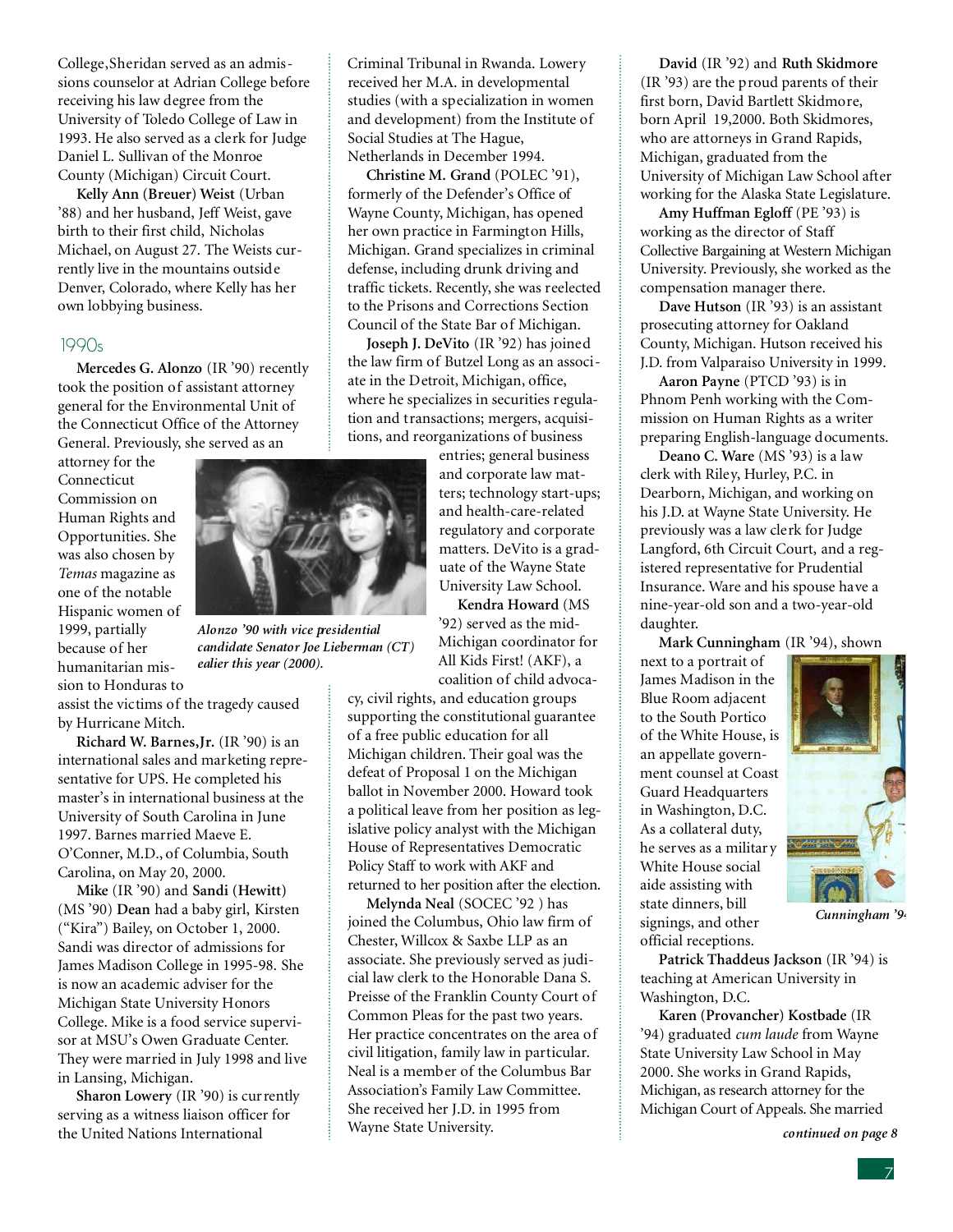#### **Alumni Scene** *continued*

Erik Kostbade, a mechanical engineer, last year in Grand Rapids.

**Christine Long** (MS '94) will marry Ben Roeder in June 2001. Long is the economic development specialist for the City of Farmington Hills, Michigan,and is enrolled in the Master of Urban Planning Program at Wayne State University in the College of Urban, Labor and Metropolitan Affairs in Detroit. She also serves on the James Madison College Alumni Association Board of Directors. Roeder will graduate with his Master's of Education from Wayne State University in spring 2000.

**James Robinson** (IR '94) was recently promoted to supervisor of New Programs and Initiatives for the Humanitarian Grants Program Division of the Rotary Foundation.

**Alice Fleming Townley** (SR '94) is a United Methodist minister with the Center Park United Methodist Church in Three Rivers, Michigan. She was ordained as an elder in June 2000. Townley has her Master of Divinity from Duke University. She and her husband, Mike (MSU '94), had a baby boy, Jonathan Oliver, on April 22, 2000.

**Hollis Copeland** (SR '95) joined the Much Shelist law firm as an associate. She is concentrating her practice in intellectual property, e-commerce, and health care law. Copeland previously served as assistant general counsel for a Chicago area start-up Internet company. She completed her J.D. at Loyola University, Chicago, School of Law in 1999.

**Robin D. Gross** (IR '95) is currently working as an attorney for the Electronic Frontier Foundation in San Francisco, California.

**Victor Perez** (IR '95) is an associate in International Tax Services for

## **More Tailgate Scenes**



**Terrisca Ray DesJardins** (PTCD '96) is a senior consultant for Health Management Associates in Lansing. She recently completed and published a study for the Robert Wood Johnson Foundation on best practices in managed care programs for the Medicaid population across the United States. She expects to complete her master's in health services administration from the University of Michigan in December 2000.

**Alex Shire** (PE '96) has joined Morgan Stanley's Investment Banking Division in New York City, where he works in the Media Group focusing on broadband technology. Previously, he worked for USB Warburg's Investment Banking Division in the Global Equities Division.

**Brian Harvat** (IR '97) is currently an account manager for Alcoa Inc. in Southfield, Michigan. He previously served as a sales representative for Reynolds Metals Company.

**John E. Hill** (IR '97) is an intelligence analyst, 1st Lieutenant, in the U. S. Air Force,based at Langley Air Force Base in Virginia. He served four months in Operation Joint Force, Sarajevo, Bosnia-Hercegovina. He is currently working on an MBA at the University of Maryland.

**Maggie Janes** (IR '97) is currently living in Brooklyn, New York, serving as a health educator at Mount Sinai Hospital's Adolescent Health Center. Janes is certified as a New York pre- and post-HIV testing counselor. Previously, she served as a U.S. Peace Corps volunteer health educator in Cameroon, Africa.

**Amanda Sloat** (PTCD '97) began a traineeship in the Executive Secretariat



of the European Commission in October 2000.She will be assisting with the research for and writing of President Romano Prodi's White Paper on Governance. She will also receive her Ph.D. in politics from the University of Edinburgh (Scotland) in December 2000. Her thesis title is "Scotland's Role in the European Union: Expectation of Multi-Level Governance among Political Elites-An Actor-Centered Approach."

**Lynn Spangler** (SR '97) received her J.D. from the Case Western Reserve School of Law in May 2000, receiving the Duvin, Cahn & Hutton Labor Law Award and the Anderson Publishing Award for work in the Milton A. Kramer Law Clinic. She has accepted a position as an associate at the law firm Janik & Forbes, a civil litigation firm, located in Cleveland,Ohio.

**Salim Bhabhrawala** (IR '98) received the Master of Arts in Global Finance and Trade from the University of Denver and was awarded the Presiden-tial Management Internship. He is working as an international trade analyst for the Bureau of International Trade for the U.S. Department of Commerce.

**Beau Kilmer** (IR '98) earned the Master of Public Policy at the University of California, Berkeley. His thesis dealt with drug addiction and rehabilitation. Kilmer works at the RAND Drug Policy Research Center in Santa Monica, California.

**Lennon Kraus** (IR '98) was promoted to first lieutenant in the U.S. Army.

**Aaron Shafer** (IR/PE '98) is in his last year of law school at Yeshiva University, Benjamin N. Cardozo School of Law, studying international intellectual property and is currently working in corporate tax at the firm of Herzfeld & Rubin, P.C.

**Kevin Simpson** (SR '98) expects to complete his M.A. in curriculum and teaching from Michigan State University. Simpson previously served as a staff assistant to Senator Barbara Boxer (D-California) and helped write curriculum for Flint's Mott Foundation.

**Jennifer (Corse) Thornburg** (PTCD '98) and David Thornburg (MSU Political Science '99) were married on September 2, 2000 at the MSU Alumni Memorial Chapel. Both Jennifer and David are students at Thomas M. Cooley Law School in Lansing, Michigan.

**Laura Carter** (IR '99) is now events director for Student Programs for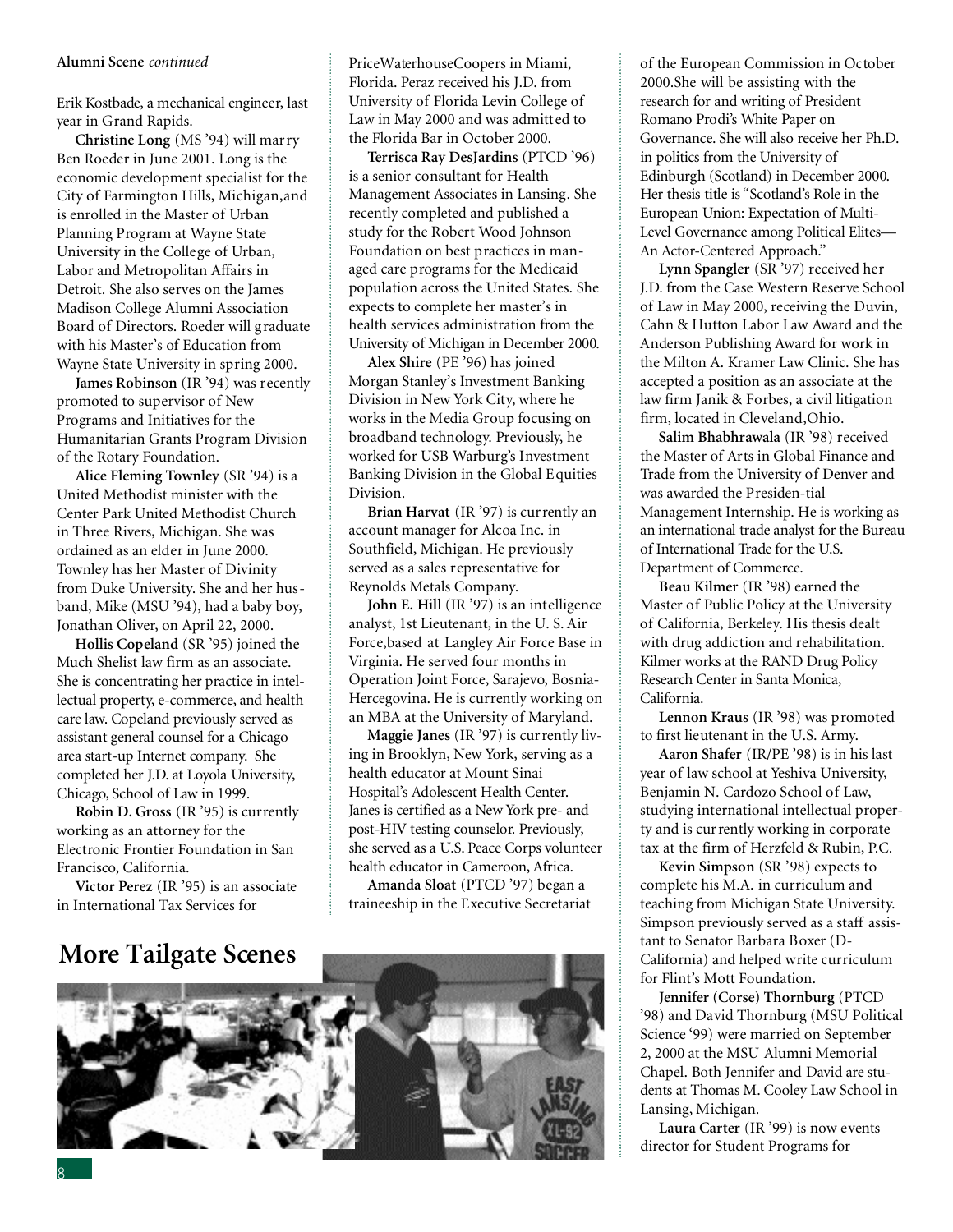Relocation Assistance, Inc. in Farmington Hills, Michigan.

**Michael Cyran** (PE '99) is a human resources representative for Delphi Automotive Systems.

I I

I I

I I I

**John R. Girdwood** (PTCD '99) is a communications consultant for E.D.S./GM OnStar in Troy, Michigan. Previously, he was an intern for a state representative.

**Jeff Lemons** (PTCD '99) expects to complete his master's in labor relations/human resources in May 2001.

**Sarah Lively** (IR '99) is attending law school at Northwestern University, Chicago, Illinois.

**Phuc H. Lu** (IR '99) is attending law school at the University of Iowa.

**Sharon Milanowksi** (IR '99) has joined the U.S. Air Force and began attending Air Force Officer Training School in August.She will be trained as an intelligence officer.

**Robbyn Singer** (IR '99) was recently promoted to program coordinator for the Humanitarian Grants Programs Division at Rotary International Headquarters in Evanston, Illinois. The Rotary Foundation has created a new initiative to help deal with avoidable blindness in developing countries,and she will be working on avoidable blindness grants from around the world. Grants have focused on providing intra-ocular lens surgeries to cataract patients, enhancing optical equipment, and providing Braille machines to those in need.

**Jonathan Stein** (IR '99) is an associate with PricewaterhouseCoopers in Detroit, Michigan. He previously served as a tax staff intern for General Motors.

**Jennifer Sykes** (SR '99) and **Gavin McLaughlin** (IR '99) were married on August 20, 2000 in the MSU Alumni Chapel.

#### 2000

**Paige Lee** (IR, PE '00) is a paralegal with Baach Robinson & Lewis, PLLC in Washington, D.C.

**Joe McHugh** (IR '00) is currently serving as a campaign director for the Republican Committee of Oakland County, Michigan.

**Judy Milanowski** (IR '00) (twin sister to Sharon, above) has also joined the U.S. Air Force in the Officer Training School. She was a mem ber of ROTC while in college.

#### **James Madison Alumni Updat e**

JAMES MADISON COLLEGE would like to know of the accomplishments of our alumni and identify those of you interested in volunteering to support the college's mission of increasing our visibility and connecting alumni with cur rent students or new graduates. We also invite you to share your reminiscences and achievements on our Web site.

Please take a few minutes to complete the form below and send it back to us at:

**Alumni and Public Relations** James Madison College 358 S. Case Hall Michigan State University East Lansing MI 48825

| $\Box$ be included in the <i>JMC Scene</i> alumni section (send a bio or one will be created from data |
|--------------------------------------------------------------------------------------------------------|
| $\Box$ share my Madison memories and achievements since graduation on the JMC Web site                 |
|                                                                                                        |
| $\Box$ share my e-mail address on the JMC Web site so that prospective students can ask me             |
| $\Box$ volunteer in the following ways (for example, recruiting new students, career and/or law        |
|                                                                                                        |

#### PHOTOS ARE WELCOME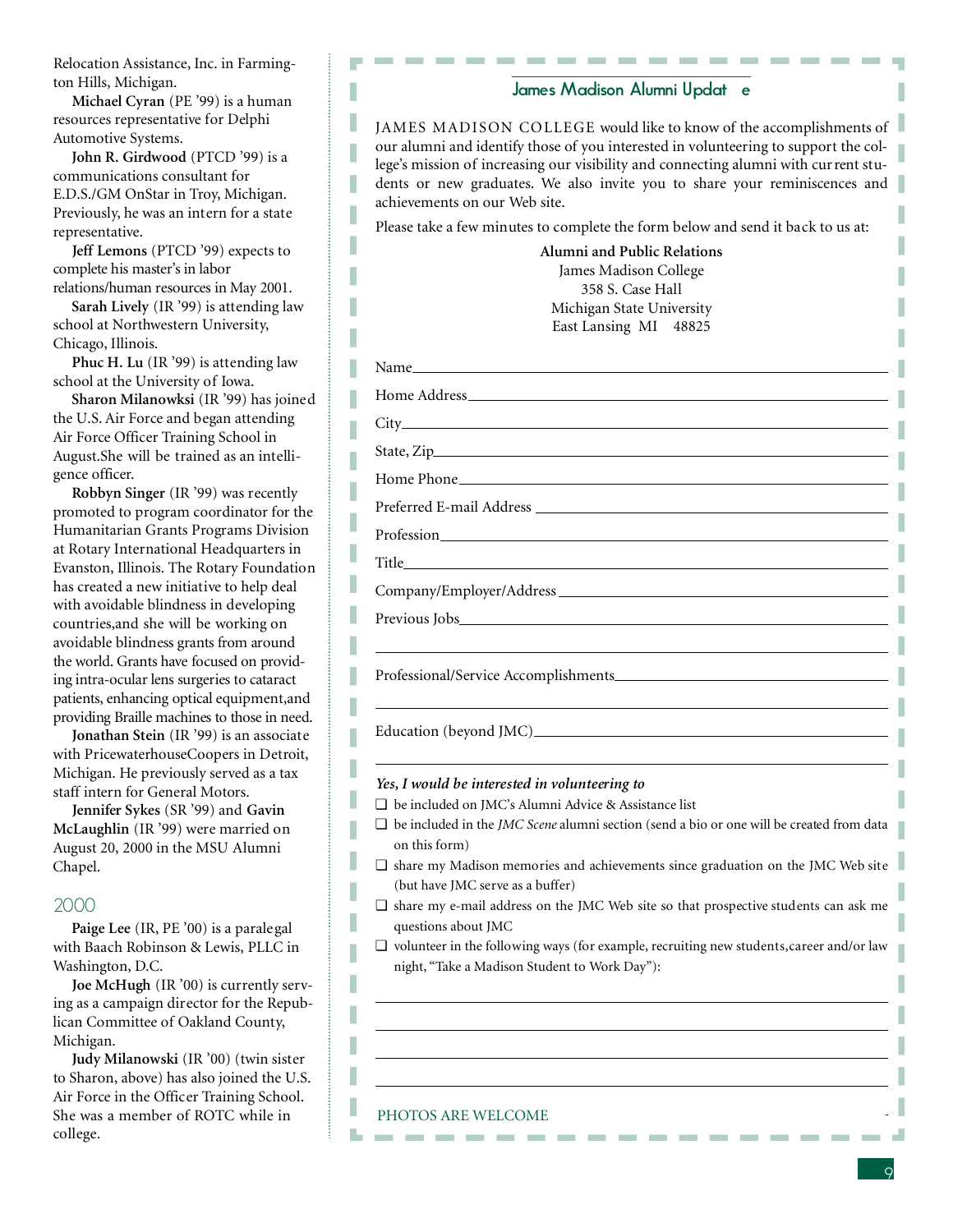# STUDENT SCENE

## **Five Madison Students Nominated for Major Awards**

Five James Madison College students have been nominated by Michigan State University to compete in three major scholarships.

**Catherine Chen** (IR/PTCD), **Luke Lantta** (IR/PTCD),and **Kathleen Romig** (SR) have been nominated for the Rhodes Scholarship. **Kathleen Romig** and **Andrew Krepps** (IR) have been nominated for the Marshall Scholarship, and **Kathleen Romig** and **Shonda Gilliland** have been nominated for the Mitchell Scholarship.

The Rhodes Scholarship sends students to Oxford University in England. The Marshall Scholarship sends students to the British university of their choice. The Mitchell Scholarship provides funding for one year of graduate study in any discipline in the Republic of Ireland or Northern Ireland.

## **JMC/Case Hall Designs Float for Homecoming Parade**

James Madison College and Case Hall teamed up to create a float based on the theme of MSU's 2000 homecoming: *Friends and Family Forever*.

Everyone in James Madison and Case Hall was encouraged to participate in the construction of the float and to walk in the parade. The Detroit Tigers "PAWS" also made a special appearance on the float.

Three Madison students were members of the homecoming court: Junior **Emily Ballenberger** (IR), senior **Melissa Green** (PTCD), and senior **Eric Stoddard** (PTCD).

## OTHER STUDENT NEWS

Madison freshmen **Sandra Amble**, of Davison, Michigan, and **Greta Stahl**, of Shelby Township,Michigan, have been awarded the Alumni Distinguished Scholarship from Michigan State University.

Recent Madison graduates **Elizabeth Fletcher** (SR '00) and **Lauren Gratz** (SR '00) have been accepted into the Teach for America 2000 corps.Elizabeth's position is in New Orleans teaching an English curriculum, and Lauren's position is in Chicago teaching a bilingual curriculum.

Madison student **Anjali Vats** (IR and Psychology) held a benefit art show featuring her original paintings in August 1999 that raised more than \$10,000 towards the Lupus Scholarship Foundation. Anjali created the foundation specifically to

lend financial assistance to college students with lupus, as well as college students whose parents have lupus. Anjali was diagnosed with lupus,a chronic disease of the immune system, at the age of four. Since then, Anjali has suffered bouts of illness, including extremely high fevers,inflammation of the sac lining of the heart, shingles,and a bone infection.

Anjali has continued to maintain an excellent academic record and participate in a variety of extracurricular activities. She plans to hold a second fundraiser on January 21, 2001 at The Detroit Country Day Seligman Performing Arts Center in Beverly Hills,



*Anjali Vats*

Michigan, from 6:00 to 8:00 p.m. In addition to the art exhibition, a cultural program will include Indian classical dance and folk dance choreographed by wellknown Indian dance artists, as well as western dance and music.



*Anjali with her parents and some of her art*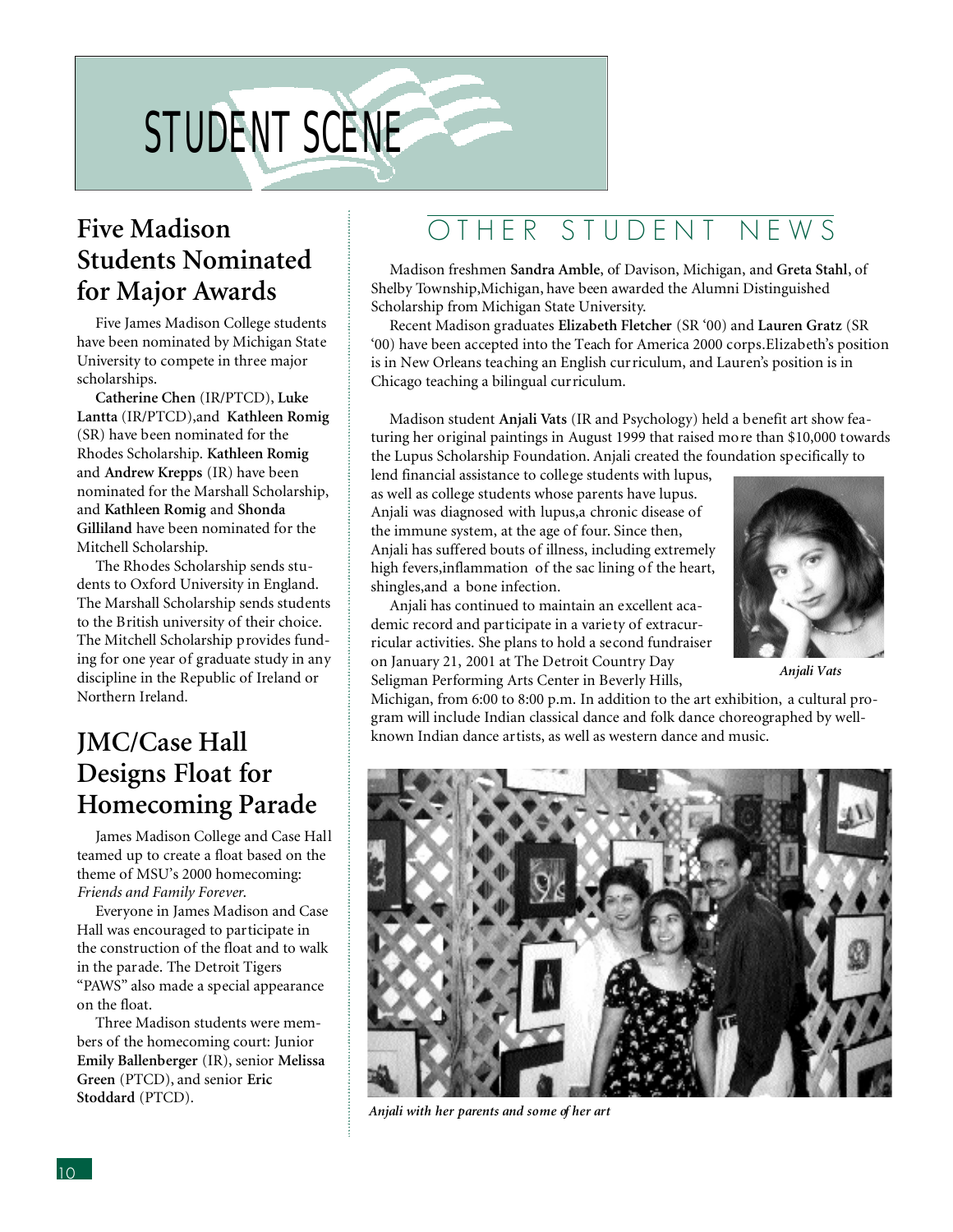# FACULTY SCENE

# **Second Conference on Race in America Scheduled for April 2000**

The second Race in 21st Century America,sponsored by James Madison College and the Midwest Consortium for Black Studies, will continue the conversation about race that began in April 1999.

Last year's conference attracted 1,500 registrants from around the country and brought to Michigan State University some of the most important scholars on the topic of race in the United States. A selection of papers delivered at that conference will be published by the MSU Press in April 2001.

The theme of the second conference, to be held April 4-6, 2001, is the political economy of urban America. The aim is to examine the intersection of race and public policy in the twenty-first century American city.

Outstanding individuals representing racial/ethnic and ideological diversity will par ticipate in six keynote events and some twenty panels. The latter will include topics such as

"Residential Segregation and Racial Inequality," "Race and the Criminal Justice System," "Detroit and Los Angeles: Toward the 21st Century," "Music and the City," "Reparations and Racial Justice," "Racial Classifications and the U.S. Census," "Race and Sexuality," and "Urban Education."

Jointly sponsored by James Madison College and the Midwest Consortium for Black Studies (MSU, the University of Michigan, the University of Wisconsin-Madison, and Carnegie Mellon University), the race conference is broadly supported by the MSU community.

The conference is free to all MSU faculty, staff,and students but everyone is required to register. All others must pay a registration fee of \$100, but it will be reduced to a nominal charge for students and low-income individuals. Registration information can be obtained by visiting the Web page at http://www.jsri.msu.edu/raceconf/ or contacting James Madison College.

## **Jezierski Completes Study of HUD's Service to Hispanics**

James Madison College faculty member Louise Jezierski has completed a study of El Paso, Texas, a part of a six-city research project, "The Study of Determinants of Hispanic Participation in Federally Funded Housing Programs," funded by the Office of Policy Development and Research at the U.S Department of Housing and Urban Development (HUD) and contracted through the National Hispanic Housing Council. Other research sites include Chicago, Washington, Miami, Philadelphia, and San Juan.

The project includes a comprehensive analysis of the factors that affect Hispanic participation in federally funded housing programs and recommendations of best practices for improving HUD's service to Hispanics. Jezierski's research,in collaboration with

*Jezierski*



**Pamela Aronson** (JMCD '90) has joined James Madison College as a visiting assistant professor teaching in the social relations field. Aronson is a postdoctoral fellow in the Department of Sociology at Indiana University. Her areas of specialization include sociology of gender, sociology of family, social psychology, sociology of the life course, social movements, qualitative methods, and feminist theory and methodology. Aronson received her M.A. and Ph.D. in sociology from the University of Minnesota in 1998. Her Ph.D. dissertation was on "Coming of Age in the 1990s: Women's Identities, Life Paths, and Attitudes Towards Feminism." Her M.A.dissertation was on "The Political Personal, Too: Processes and Meanings of Political and Feminist Identities."

**Mohammed Ayoob** has been invited to present at the International Studies Association's February 2001 convention in Chicago at which a session will be devoted to his work on Third World security. The theme of the convention is "Inequality in International Relations." Ayoob's presentation will be "Inequality and Theorizing in International Relations: The Case for Subaltern Realism."

**Adrian Burgos,Jr.**, has joined James Madison College as a visiting assistant professor teaching in the social relations field. Burgos is currently a doctoral candidate in history at the University of Michigan. His research areas include Latino/a history, African American history, U.S. history post 1850, Spanish Caribbean history from the mid nineteenth century to the present, sports history, and American culture. He received his B.A. in history from Vassar College in May 1993 with a senior thesis



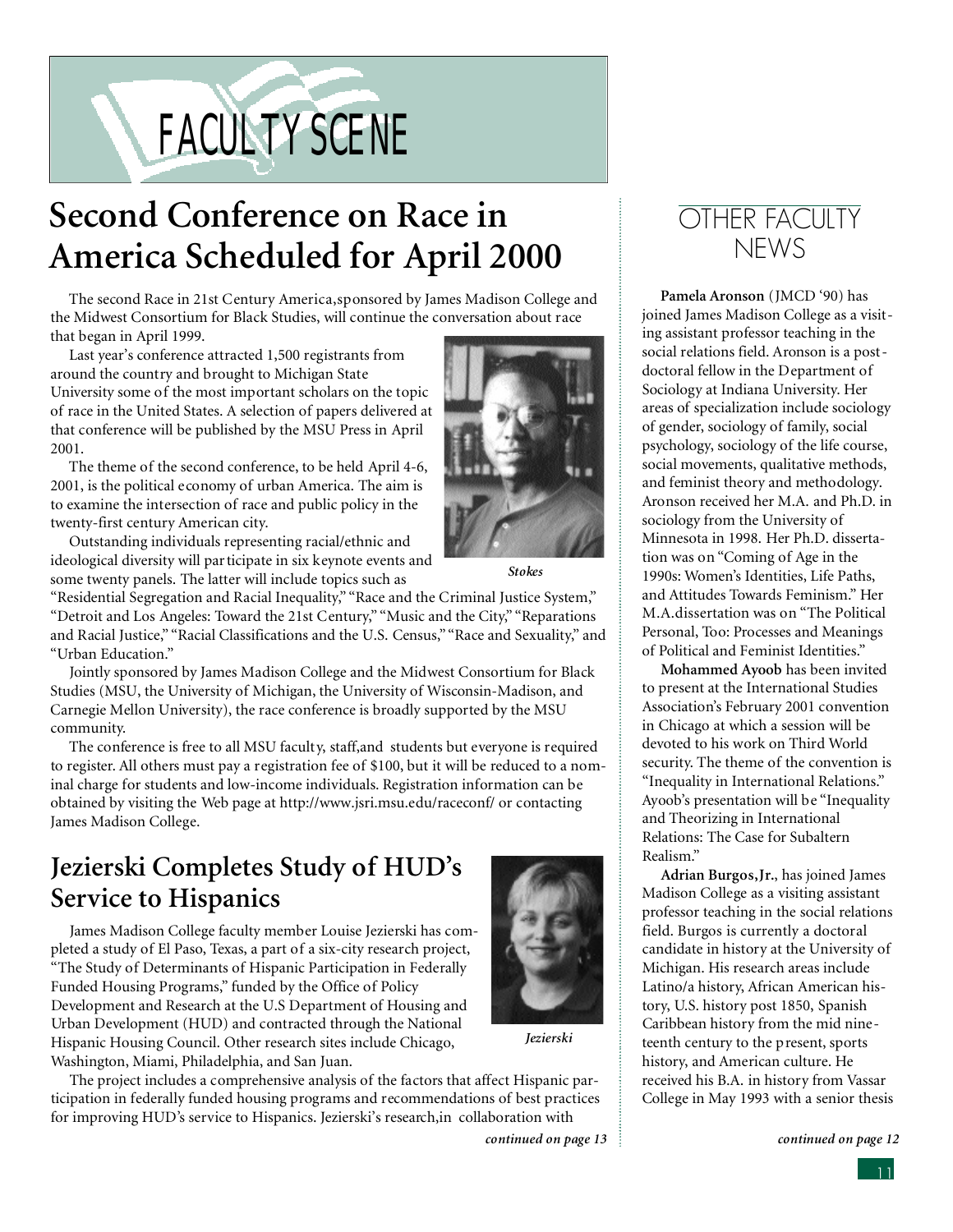#### **Other Faculty News** *continued*

on "Baseball's Introduction to the Caribbean."

**Kathleen Burrage** has joined James Madison College as a visiting assistant professor teaching writing. She received her Ph.D. in American studies from Washington State University, her M.A. in English from the University of Washington, and her B.A. in English from Gonzaga University. Burrage's areas of interest include American literature and cultures, writing across the curriculum,nineteenth-century American literature, language and culture, American literature, American studies, race and culture in America, women writers, prison literature, and popular culture (including film).

**Sherman Garnett** spoke on the main trends in Russian foreign policy at a National Defense University



Roundtable in Washington, D.C. in September. In October, he was the keynote speaker at a Conference on Ukraine sponsored by the University of Ottawa. His remarks focused on Ukraine's potential as both a

*Garnett*

strategic partner and strategic problem for the United States. Garnett is author, together with Alexander Rahr and Koji Watanabe, of the recently published Trilateral Commission study *The New Central Asia: In Search of Stability*. A summary of the book's key policy recommendations appeared in the fall 2000 issue of *Internationale Politik*. Garnett and Robert Legvold (Columbia University) will co-direct a project on Kazakhstan and its strategic significance featuring an international conference in Almaty drawing upon experts and policy makers from Russia, China, Uzbekistan, the United States, and the European Union. Conference presentations will be published.

**Erik S. Herron** has joined James Madison College as a visiting assistant professor teaching in the political economy field. Herron received his Ph.D. in political science from MSU in August, his M.A. from MSU in political science

in 1997,and his B.A. in Russian and East European Studies from the University of Michigan in 1990. Herron's main research and teaching interests include comparative politics, research methods,and public administration and policy.

**Thomas Jankowski** has joined James Madison College as a visiting assistant professor. He is a Ph.D. candidate in economics at the American University in Washington, D.C. He received his master's in economics in 1999 from the American University and his bachelor's in economics from Eastern Michigan University. His dissertation is titled "The Effects of Participation and Gain Sharing on Productivity: The Case of the Pacific Northwest Plywood Industry." Jankowski's teaching interests include workplace participation, comparative economic systems, labor economics, post Keynesian theory, radical and new political economy, macroeconomics, institutional economics, monetary and financial economics, and environmental economics.

**Jonathan Marks** presented the paper "Jean-Jacques Rousseau and Conscience" at the annual conference of the American Political Science Association in Washington, D.C. in September 2000. Also in September, *Commentary* published his review of Alan M. Dershowitz's *The Genesis of Justice*. *Polity*, the journal of the Northeastern Political Science Association, recently accepted his article "Jean-Jacques Rousseau, Michael Sandel and the Politics of Transparency," due to be published next year. In October, the *Weekly Standard* published his review of James Davison Hunter's *The Death of Character.*

**Elizabeth Morrison** has joined James Madison College as an assistant professor. Her teaching interests include nineteenth- and twentieth-century American literature, cultural studies, theory and history of science and technology, the business of publishing, and developmental composition.

**Rod Phillips** will join James Madison College as a full-time, tenure-stream faculty member. Phillips published "Collecting Evidence: The Natural World in Tennessee Williams' Night of the Iguana" in the spring 2000 *Southern*

*Literary Journal*. He is working on the forthcoming book *"Forest Beatniks"* and *"Urban Thoreaus": Beat Literature and Nature.*

**Swarna Rajagopalan**'s book *State and Nation in South Asia* has been accepted for publication. In it, Rajagoplan compares the perspectives of elites from three South Asian communities that have a secessionist history, seeking to understand the conditions of their acquiescence to the states (India, Pakistan, and Sri Lanka) within those territorial bounds. Rajagopalan's book *Re-distribution of Authority: A Cross-Regional Perspective* (coedited with Jeanie J. Bukowski of Bradley University) was published in May 2000. The book of six essays compares nine cases in which authority within the state has been either devolved or centralized,and draws from the cases a set of explanatory factors for this process. In October 2000 Rajagopalan served as an election observer for the People's Alliance for Free and Fair Elections, a Sri Lankan NGO.

**Michael Schechter** delivered the opening address,"International Education in Higher Education," at the Midwest Institute for International/Intercultural



Education's International Workshop at Kalamazoo Valley Community College in August 2000. He is also serving as the external evaluator of the institute's threeyear grant from the U.S. Department of Education to further

*Schechter*

internationalize the curricula in many of the institute's 70 member institutions.

**Kate See** and **Linda Racioppi** continued their research on gender and the peace process in Belfast, Ireland during summer 2000. The focus of their research was the European Union Special Support Programme for Peace and Reconciliation. In August, they presented "Engendering Ethnic Accommodation: The Voluntary Sector and the EU Peace and Reconciliation Program in Northern Ireland, "at the annual meeting of the American Sociological Association (ASA) in Washington, D.C. See and Racioppi also article published "Ulstermen and Loyalist Ladies on Parade: Engendering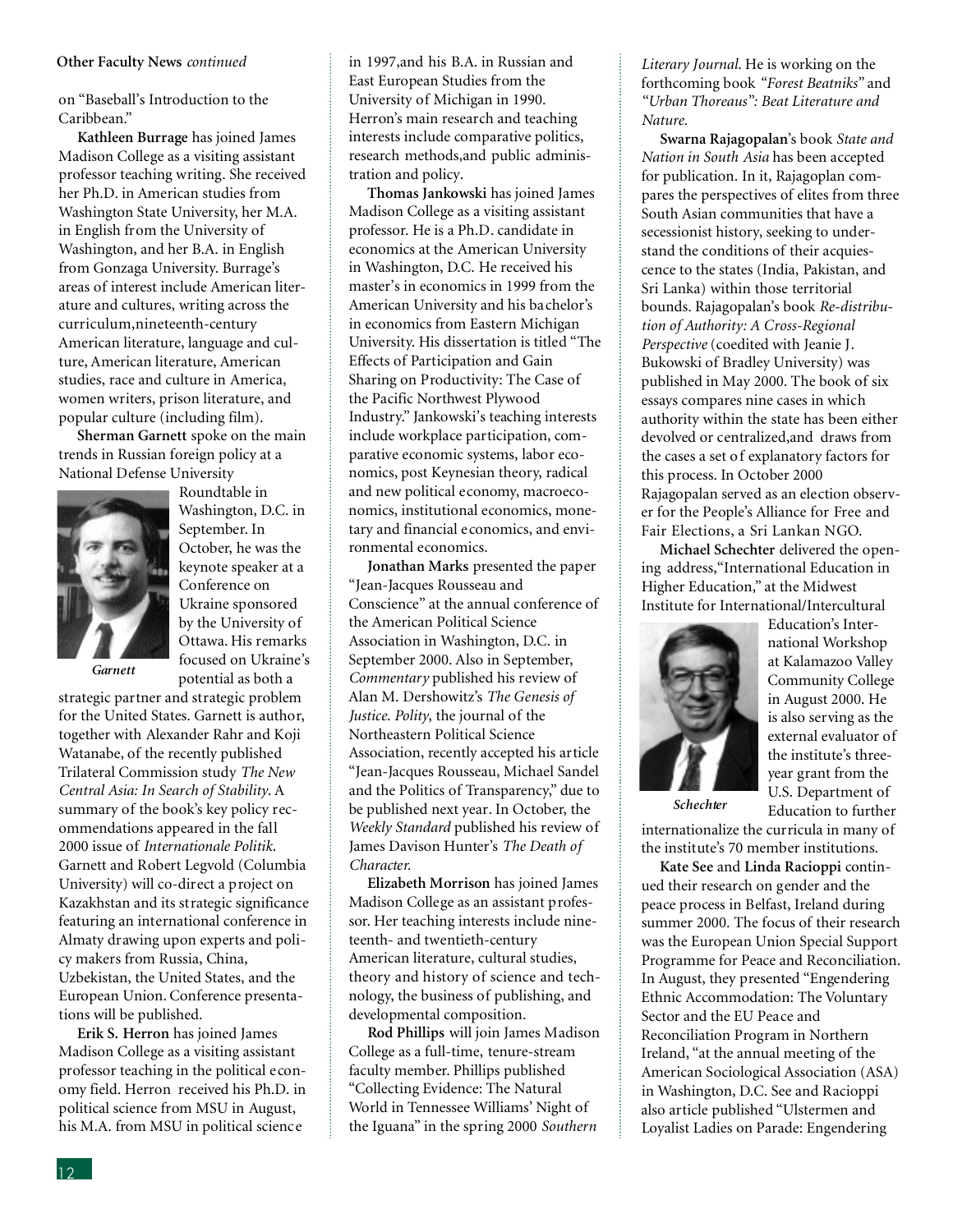Unionism in Northern Ireland"in the spring 2000 issue of the *International Feminist Journal of Politics*. Their article

"'This We Will Maintain: Gender, Ethno-Nationalism and the Politics of Unionism in Northern Ireland" will be published in the January 2001 issue of *Nations and Nationalism*.



Additionally, the

chapter "Engendering Nation and National Identity"was published in *At Home in the Nation: Gender and Nationalism* (Sita Ranchod-Nillson and Mary Ann Tetreault, eds.; Routledge: 2000). See also served as program organizer of an official session at the ASA meetings in Washington, D.C. titled "European Continental Reorgani-zation and the Social Division of Labor." Her contribution on Northern Ireland will be included in the second edition of *The* Oxford Handbook of World Politics (Joel Krieger, ed.; Oxford University Press, 2001).

**Ken Waltzer** published "East European Jewish Detroit in the Early 20th Century"in JUDAISM(summer 2000) and delivered the paper "American



Jewish Visitors Confront the Remnant: Travelers to Europe after the War"at the Midwest Jewish Studies Association meeting at MSU in September. During summer 2000, Waltzer led the MSU

*Waltzer*

summer program at Hebrew University's Rothberg School, where he led 14 students and taught on "Modern Jewish Experience." In October 2000 he addressed a meeting of the associate deans of the Big Ten/CIC on the subject of general education in the university.

#### **Jezierski** *continued from page 11*

Professor Edith Barrett of the School of Urban and Public Affairs at the University of Texas at Arlington, involved economic and demographic analysis, in-depth interviews with community officials and leaders of community development organizations,and focus groups with El Paso citizens.

Latinos in sunbelt cities face different issues from those living in northern or eastern cities. In the case of El Paso in particular, Latinos are the majority population (69.5%) and are fully integrated in the political, economic,social, and cultural life of the city. Hispanics provide leadership in the city and the county. The majority of residents in El Paso are bilingual. There is almost no residential segregation of Latinos in the metropolitan statistical area (MSA). No census tract in the county has fewer than 10% Latinos; 93% of El Paso MSA's 95 census tracts have at least 30% Latinos; and 76% of the tracts have at least 50% Latinos.

Raymond Telles, the first Latino to serve as mayor of the city, was elected in 1957. Now, Hispanic leadership is well developed in government and civic organizations of the city and in the corporate sector. Hispanics head most city departments and agencies, including the Department of Economic Development; the Department of Planning, Research and Development; and the El Paso Housing Authority. Community organizations and nonprofits are another important source of Hispanic civic leadership. El Paso has supported affirmative action and minority set-aside policy in hiring and contracting.

The strategic location of El Paso, which has strong connections historically, demographically, and economically with Ciudad Juarez, Mexico, supports both large native and immigrant Hispanic populations. Despite the booming border economy with Mexico, the employment base for El Paso has experienced erosion,especially manufacturing and assembly work.

In 1990, 26.8% of residents in El Paso County lived below the poverty line. In October 1999, El Paso experienced double the national unemployment rate at 8.4%. Unfortunately, wage gaps and a

changing economy, as well as past urban renewal and highway construction, have made the lack of affordable housing a long-standing crisis in the metropolitan area. The housing situation in the city and the county reflects both the fast-paced population growth of the city and the lower-than-average economic condition of the city. The lack of available affordable housing and low incomes contribute to inequities in housing affordability and home ownership.

One grassroots response to the lack of affordable housing was the growth of colonia settlements, especially in the 1970s, outside of the City of El Paso but within El Paso County. Colonias are self-built and unregulated housing developments located in unincorporated areas, primarily in agricultural areas or desert plains. Colonias are located throughout the entire Rio Grande Valley of Texas but are concentrated in the upper valley around El Paso and the lower valley around McAllen and Brownsville. Similar settlements are located on the Mexican side of the Rio Grande.

Although no exact data are available on the number of people living in colonias in El Paso County, the U.S. General Accounting Office (1990) estimated the 1989 population to be around 70,000. While finished lots in incorporated border cities cost from \$10,000 to more than \$20,000,unfinished lots in unincorporated areas could be purchased for between \$3,000 and \$12,000. Residents could secure a "contract for deed" with a \$100 down payment and would pay \$50 to \$100 per month for a typical mortgage contract for ten years. Although the deed for property often came with a promise of infrastructure improvements, once the land was sold, many developers ignored the pledge for water, sewage, utility connections, paved streets, and other necessities. Residents had to haul water, gas, and firewood over unpaved roads and dunes for many years.

For years the colonias were under no jurisdictional building codes, and the dwellings tended to be substandard. El Paso Interreligious Sponsoring Organization (EPISO), founded in 1977,has been active in mobilizing

*continued on page 15*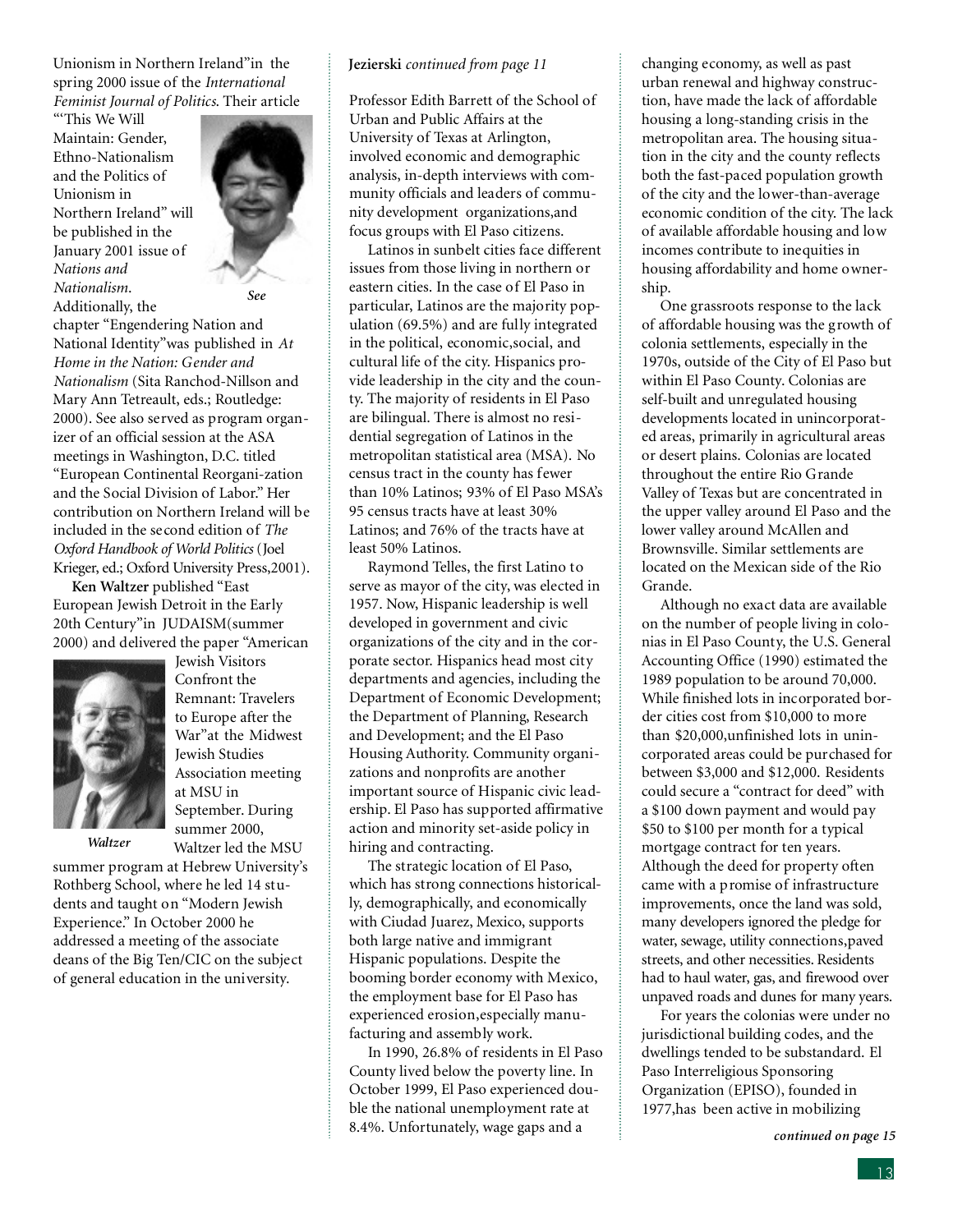### From the Development Director

Once every year you have an opportunity to make a difference in the future of James Madison College. The college is grateful to the alumni and friends who have generously provided the extra resources to make JMC stronger.

During the next few months JMC alumni will be asked to make their annual commitment to the college. You may receive a letter from Dean Garnett or a phone call from a student asking for your financial support. We hope that you will consider making your most generous gift.

The college's top priority is improving the student common areas and college offices in Case Hall.MSU Trustee David Porteous and Joan Porteous have made the lead gift to fund the project. They will match gifts of any size up to \$100,000 in total contributions. The renovation of the JMC Library is the first phase of the project estimated at \$130,000.Please support the Porteous Challenge during the annual campaign. If you want to send your contribution now please use the form on this page or call the college at 517-432-2117.

Your support of James Madison College is more important today than ever. The explosion of information access and the globalization of the world economy bring many benefits and also stresses on our communities and families. Society needs good leaders, decision makers,and engaged citizens to shape the policies that affect all our lives. Madison has a history of graduating students who are articulate, well informed,and motivated to make a difference.

Over the last 30-plus years JMC has built a reputation of excellence. Now, the college is in a position to reach even higher in its service to public affairs and civic engagement. Your gift can help JMC provide a high-quality undergraduate education and recruit the best faculty and students available. You are in a position to help the next generation of students build a better tomorrow.

> Rocky Beckett JMC Director of Development

# DEVELOPMENT MATTERS

# **New Scholarships to Benefit Madison Students**

The **Marjorie Lewis-Goodell Scholarship** has been established through a deferred gift from Sumner and Irene Bagby honoring Irene's mother, Marjorie Lewis-Goodell, formerly a professor in American Thought and Language at Michigan State University. Professor Lewis-Goodell's career affirmed her belief in the benefits of a broad and rigorous liberal education that recognizes the link between public and private endeavors. The scholarship is established with the hope that recipients will feel an ethical obligation to make their own gifts to James Madison College in the future to continue to attract and assist the Madison Fellows who follow.

Burton Gerber has established the **Burton L.and Rosalie P. Gerber Scholarship** to benefit worthy and capable students enrolled at James Madison College. The purpose of the scholarship is to provide assistance to students who have shown, through academic excellence and diverse outside activities, that they have a commitment to public service, with a goal of joining one of the foreign affairs agencies of the United States,an international service agency, the military services of the United States, or a career in international law or international trade.

Mr. Gerber received his B.A. in international relations from MSU in 1955. He went on to a distinguished career of 39 years in the Central Intelligence Agency. He recently visited East Lansing to speak to Madison students and faculty about the "Ethics of Espionage." The first Gerber Scholarship will be awarded in the fall of 2001.

| --- <del>X---------------------------</del> --                                                                                                                                                                                 |  |
|--------------------------------------------------------------------------------------------------------------------------------------------------------------------------------------------------------------------------------|--|
| Pledge Form                                                                                                                                                                                                                    |  |
| Name and the state of the state of the state of the state of the state of the state of the state of the state of the state of the state of the state of the state of the state of the state of the state of the state of the s |  |
|                                                                                                                                                                                                                                |  |
|                                                                                                                                                                                                                                |  |
| Phone <u>Communications</u>                                                                                                                                                                                                    |  |
| Gift                                                                                                                                                                                                                           |  |
| I wish to make a gift in the amount of \$                                                                                                                                                                                      |  |
| Pledge:                                                                                                                                                                                                                        |  |
| I wish to make a pledge of \$                                                                                                                                                                                                  |  |
| Enclosed is my first pledge payment of \$                                                                                                                                                                                      |  |
| Charge my credit card: □ Visa □ MasterCard □ Amex                                                                                                                                                                              |  |
| Card $\#$ Expires Expires                                                                                                                                                                                                      |  |
|                                                                                                                                                                                                                                |  |
|                                                                                                                                                                                                                                |  |
| Makes checks payable to                                                                                                                                                                                                        |  |
| James Madison College                                                                                                                                                                                                          |  |
| (note fund in check memo line)                                                                                                                                                                                                 |  |
| Please return pledge to:                                                                                                                                                                                                       |  |
| James Madison College                                                                                                                                                                                                          |  |
| 359 S. Case Hall                                                                                                                                                                                                               |  |
| East Lansing, Michigan 48825                                                                                                                                                                                                   |  |
|                                                                                                                                                                                                                                |  |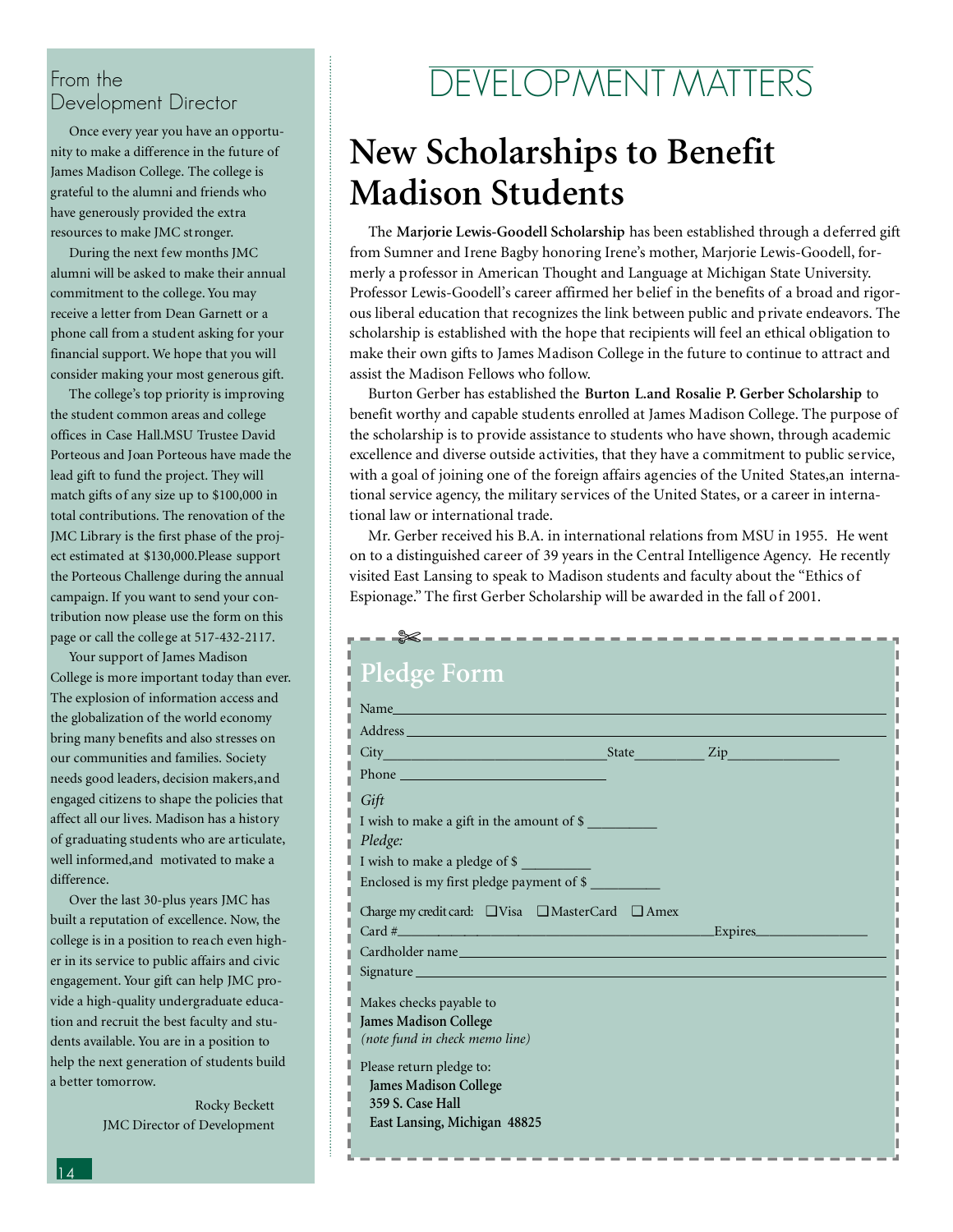colonia residents to demand electrical, water, and sewage services, and they have gained statewide recognition of the housing problems among El Paso's Latino population.

Specific regulatory gaps in county residential developments have produced a clear problem for creating up-to-code housing in colonias. In 1989, the state of Texas finally passed legislation prohibiting the development of subdivisions in border counties without adequate water supplies and sewage services. Federal initiatives under HUD sponsorship moved to coordinate funding for colonias that worked in tandem with state efforts.

In 1990, the U.S. Congress passed legislation that required states bordering on Mexico (Texas, New Mexico, Arizona, and California) to set aside a portion of the state's Community Development Block Grant (CDBG) money specifically for colonia projects. In 1999, Texas set aside 10% of its CDBG money. This HUD-sponsored money is managed by the State of Texas Office of Colonia Initiatives (OCI), which is under the jurisdiction of the Texas Department of Housing and Community Affairs (TDHCA). Perhaps justifiably so, OCI has focused on improving the infrastructure in the colonias, primarily water.

For comparative purposes, the NHHC reports focus on specific HUD programs: Section 8 Project-based and Tenant Vouchers/Certificates, Section 236 and 202 projects, Community Development Block Grants (CDBG), and HOME Investment Partnership Programs. The El Paso report also includes HUD's Colonia Initiatives projects. HUD will soon publish the six individual city reports and an overview report.



# **Madison Alum Named JMC Director of Development**

Rocky Beckett (IR '86) has been appointed new director of development for James Madison College. For the last four years, Beckett has been the assistant director of development in the College of Agriculture and Natural Resources at Michigan State University.

"I am excited about the opportunity to come home to JMC and work with Dean Garnett and the college to advance the JMC mission. I received an excellent undergraduate education at Madison and MSU, now I have an opportunity to give back and help future generations of students through my work in development," said Beckett.

Beckett grew up in Ada, Michigan, near Grand Rapids. He first arrived at Case Hall as a freshman in 1982. His wife, Julie Thomas-Beckett, is a graduate of the College of Nursing at MSU. They live in Lansing with their two children, Aaron and Elizabeth.

Before joining MSU development, Rocky worked with two Lansing area nonprofit organizations, the Haven House and Habitat for Humanity, Lansing. Rocky enjoys staying in touch with current events, being a husband, parent,and active member of the MSU family.

**Genevieve Blischke**, JMC academic adviser since March 1999, has left Madison to move to Pennsylvania with her husband.

**Deanna Edwards** (SR '97), academic adviser, has taken on additional responsibility as coordinator of Diversity Programming. Her responsibilities include assisting JMC staff and students with initiatives geared toward increasing minority representation in the student

body and faculty and supporting the inclusion of more racially and culturally diverse activities as part of the college's academic, cocurricular, and collaborative programming.



*Edwards*

**Pamela Martinez** joined the Madison

staff in June as faculty secretary. She has been working at MSU on a temporary basis since August 1999 in such departments as the Laundry, Admissions,and the Center for Integrative Studies in the Arts and Humanities. Martinez, who has lived in St. Johns all of her life, is married to Reuben Martinez and has three children—Andy, 18; Kyle,12; and Savannah, 8.

**Ragan Royal**, director of development with James Madison College for three years, is now the director of development for the School of Business at Wayne State University. We wish her the best of luck and thank her for her contributions to Madison.